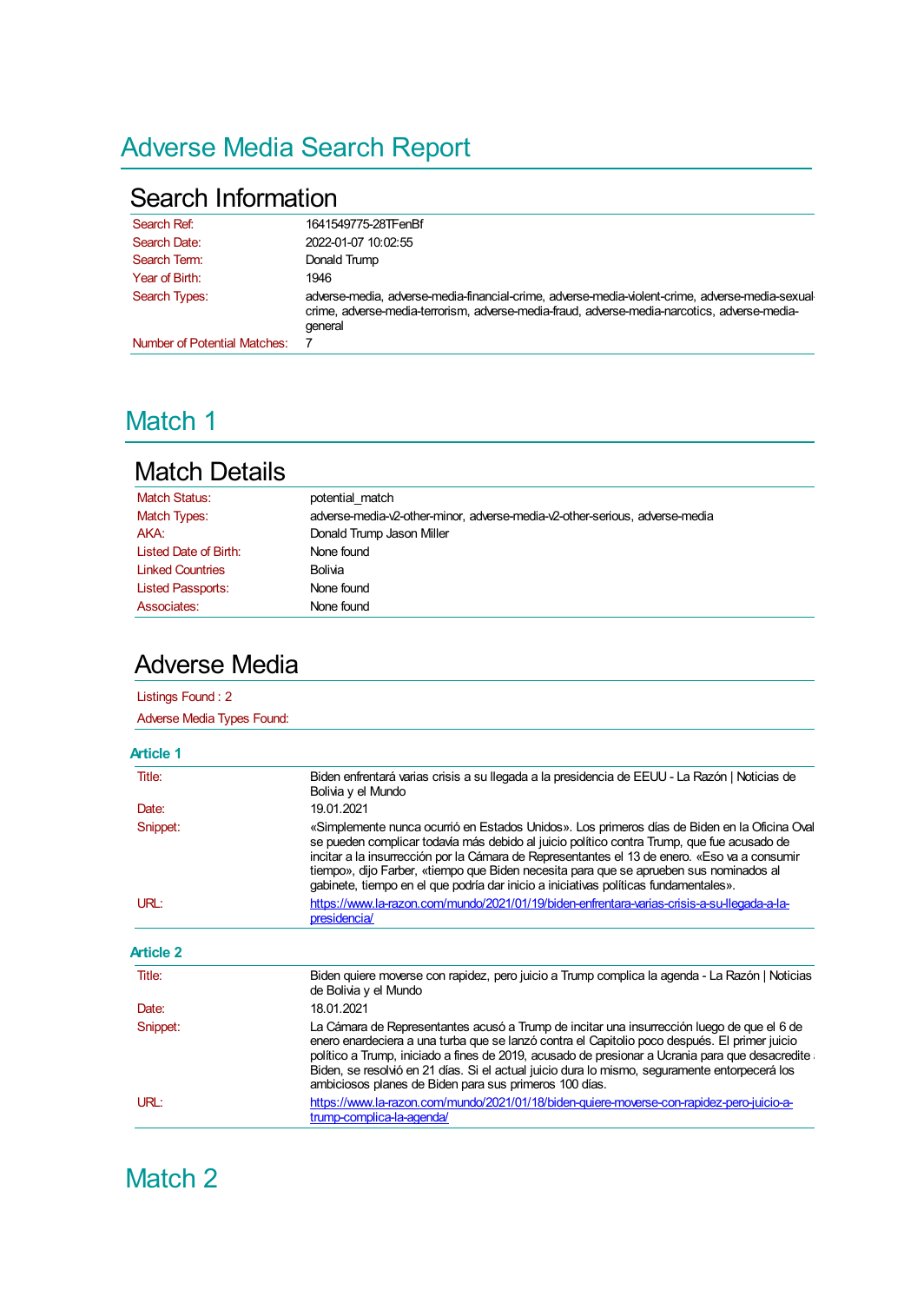| <b>Match Details</b>     |                                                                                                                                                                                                                                                                                                                                                                                                                                                                                                                                                                                                                                                                                                                                                                                                                                                                                                                                                                                                                                                                                                                                                                                                                                                                                                                                                                                                                        |
|--------------------------|------------------------------------------------------------------------------------------------------------------------------------------------------------------------------------------------------------------------------------------------------------------------------------------------------------------------------------------------------------------------------------------------------------------------------------------------------------------------------------------------------------------------------------------------------------------------------------------------------------------------------------------------------------------------------------------------------------------------------------------------------------------------------------------------------------------------------------------------------------------------------------------------------------------------------------------------------------------------------------------------------------------------------------------------------------------------------------------------------------------------------------------------------------------------------------------------------------------------------------------------------------------------------------------------------------------------------------------------------------------------------------------------------------------------|
| <b>Match Status:</b>     | potential match                                                                                                                                                                                                                                                                                                                                                                                                                                                                                                                                                                                                                                                                                                                                                                                                                                                                                                                                                                                                                                                                                                                                                                                                                                                                                                                                                                                                        |
| <b>Match Types:</b>      | adverse-media-v2-other-financial, adverse-media-v2-general-aml-cft, adverse-media-v2-terrorism,<br>adverse-media-v2-fraud-linked, adverse-media-v2-other-serious, adverse-media-v2-financial-<br>difficulty, pep-class-4, adverse-media, adverse-media-v2-property, adverse-media-v2-cybercrime,<br>adverse-media-v2-violence-non-aml-cft, adverse-media-v2-violence-aml-cft, adverse-media-v2-other<br>minor, adverse-media-v2-financial-aml-cft, adverse-media-v2-narcotics-aml-cft, pep-class-1, pep,<br>adverse-media-v2-regulatory, pep-class-2                                                                                                                                                                                                                                                                                                                                                                                                                                                                                                                                                                                                                                                                                                                                                                                                                                                                   |
| AKA:                     | Грамп Дональд, Դnuայn Թnաuuի, بونال ترامب, دونالا ترامب, دونال ترامب, ШШШ<br><b>I III</b> , Donald Trump's, Trump Donald, dwnld trmp, <sub>Aftar</sub> <sub>X1 to</sub> r <sub>m</sub> , dwnld jyh trmb,<br>doneoldeu teureompeu, 63, 540, 500, 60 6 55, 37 ancs cau, odnn thrmp, ddonaaldd ttrNp, Donal'd<br>Dzhon Tramp, John Donald Trump, הونالد ترامپ, דונלד טראמפ, ดอนัลด์ ทรัมป์, donaalede jone<br>teraamepe, نونالا جيه ترامب Trump, Donald J. Trump, Tramp Donal'd, Donald Tramp, ໂດນັນ ທຣັມປ໌,<br>Donald John Trump, Jr., ddoNnldd ttrNp, جَزِئلاً تُرْمِب ,dwnld trmb, dvnld trmp, Доналд Трамп,<br>بدونالدو ترامب ,Доналд Тръмп, Donal'd Tramp, ddonaaldd ttraamp, d`nald thramp, ddoNnldd ttrmp<br>Donald Tramp`, Donald Trump, Jr., Дональл Трамп, ddonaaldd ttmp, ddwnldd ttmp, Donald<br>John Trump, Sr., ドナルド・トランプ, Donaldi Trump, Ντόναλντ Τραμπ, DwnID Trmp, ddoonIdd ttrNp,<br>ابونلا ئرمپ; ਡੇਨਲਡ ਟਰੰਪ, Donalds Tramps, ໑໙ກອັກກູເເນັ ຣັ $\alpha$ mັ, de[?][?]ny[?]ll[?] thrn'[?], Donald<br>Tr'mp, डॉलल्ड ट्रंप, dwnldw trmb, 도널드 트럼프, 唐納德·川普, Donaldus Trump, Ntonalnt Tramp,<br>ttoonnnaaltt ttirmp, Donald Trump, John Trump, डॉलल्ड ट्रम्प, Donald John Trump, डोनाटड ट्रंप, dwnd<br>trmb, Дональд Джон Трамп, сынты jim, dwnl trmb, ddonnaa[?]dd ttrmp, Don Trump, Jeff Session<br>Donald Trump, Дональд Трамп, Donal'l Tramp, С_ Пботпо )_ цлуш ), donarudotoranpu, Tang N.<br>De *Chuan Pu |
| Listed Date of Birth:    | Date: 1934<br>Source: complyadvantage-adverse-media                                                                                                                                                                                                                                                                                                                                                                                                                                                                                                                                                                                                                                                                                                                                                                                                                                                                                                                                                                                                                                                                                                                                                                                                                                                                                                                                                                    |
|                          | Date: 1938<br>Source: complyadvantage-adverse-media                                                                                                                                                                                                                                                                                                                                                                                                                                                                                                                                                                                                                                                                                                                                                                                                                                                                                                                                                                                                                                                                                                                                                                                                                                                                                                                                                                    |
|                          | Date: 1946<br>Source: complyadvantage-adverse-media                                                                                                                                                                                                                                                                                                                                                                                                                                                                                                                                                                                                                                                                                                                                                                                                                                                                                                                                                                                                                                                                                                                                                                                                                                                                                                                                                                    |
|                          | Date: 1946-06-14<br>Source: complyadvantage                                                                                                                                                                                                                                                                                                                                                                                                                                                                                                                                                                                                                                                                                                                                                                                                                                                                                                                                                                                                                                                                                                                                                                                                                                                                                                                                                                            |
|                          | Date: 1947<br>Source: complyadvantage-adverse-media                                                                                                                                                                                                                                                                                                                                                                                                                                                                                                                                                                                                                                                                                                                                                                                                                                                                                                                                                                                                                                                                                                                                                                                                                                                                                                                                                                    |
| <b>Linked Countries</b>  | Belarus, Botswana, Egypt, France, Germany, India, Iran, Iraq, Italy, Kuwait, Lebanon, Mexico,<br>Pakistan, Portugal, Republic of Ireland, Russian Federation, Syria, Taiwan, Ukraine, United<br>Kingdom, United States                                                                                                                                                                                                                                                                                                                                                                                                                                                                                                                                                                                                                                                                                                                                                                                                                                                                                                                                                                                                                                                                                                                                                                                                 |
| <b>Listed Passports:</b> | None found                                                                                                                                                                                                                                                                                                                                                                                                                                                                                                                                                                                                                                                                                                                                                                                                                                                                                                                                                                                                                                                                                                                                                                                                                                                                                                                                                                                                             |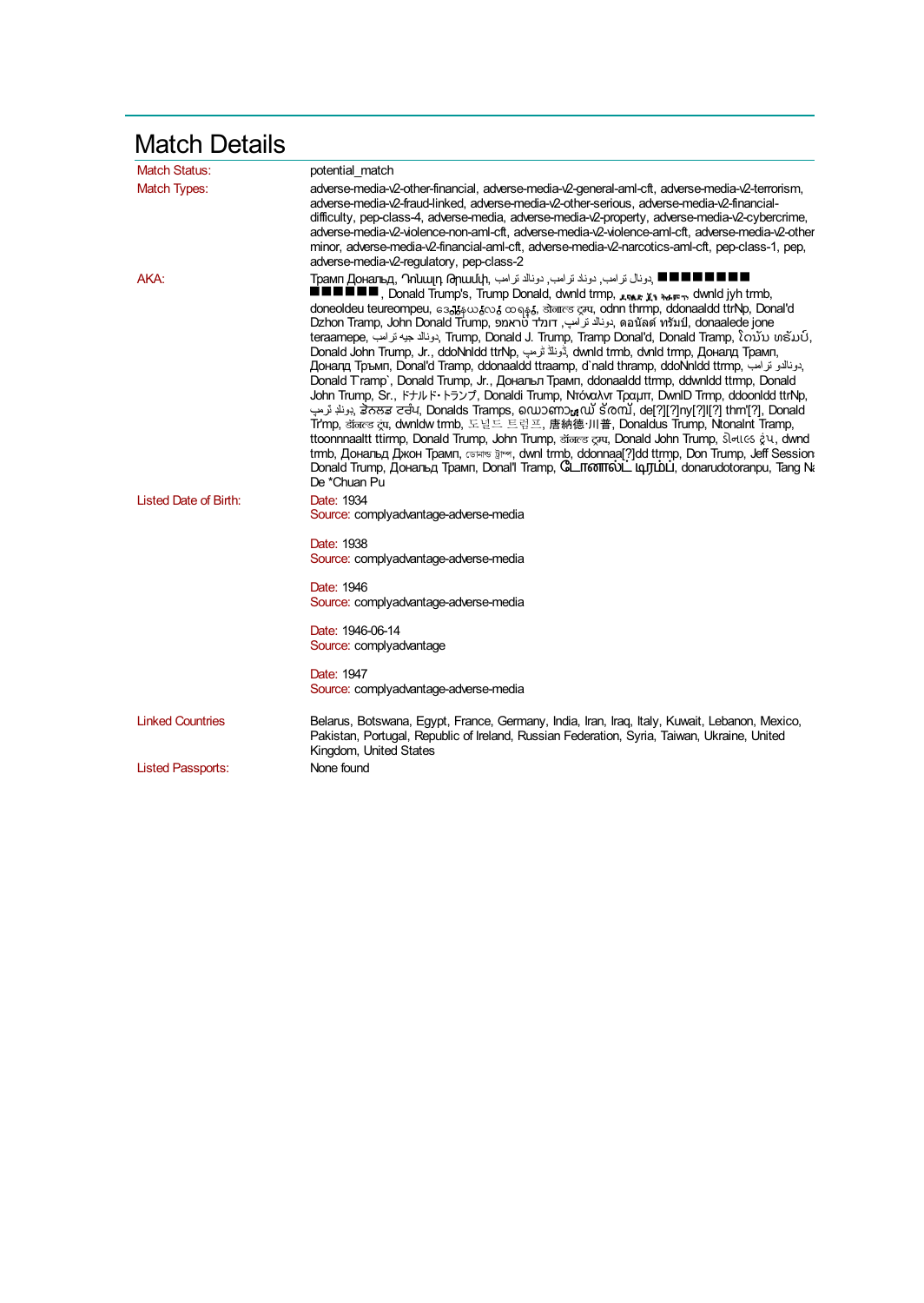Associates: Name: Barron Trump Association: child

> Name: Donald Trump Jr Association: child

> Name: Donald Trump Jr. Association: child

Name: Donald Trump, Jr. Association: child

Name: Elizabeth Trump Grau Association: sibling

Name: Eric Trump Association: child

Name: Eric Trump Association: child

Name: Ivana Trump Association: former spouse

Name: Ivana Trump Association: spouse

Name: Ivanka Trump Association: child

Name: Marla Maples Association: former spouse

Name: Marla Maples Association: spouse

Name: Marla Maples Trump Association: spouse

Name: Maryanne Trump Barry Association: sibling

Name: Maryanne Trump Barry Association: sibling

Name: Melania Trump Association: spouse

Name: Melania Trump Association: spouse

Name: Robert Trump Association: sibling

Name: Tiffany Trump Association: child

#### Adverse Media

Listings Found : 30 Adverse Media Types Found:

#### **Article 1**

Title: Biden Holds Trump Responsible in Jan. 6 Speech - The New York Times Date: 06.01.2022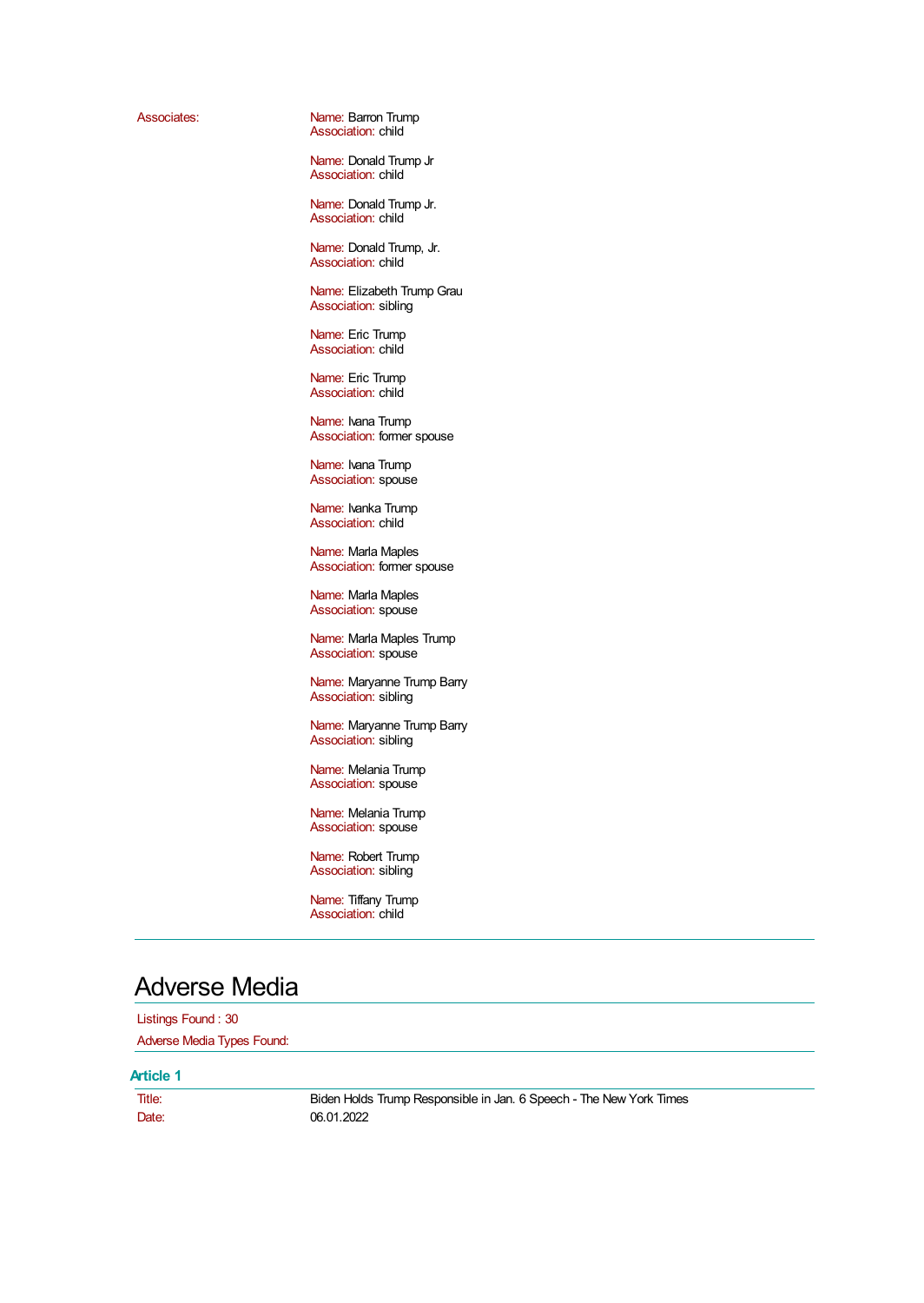| Snippet:         | The former president was left to be defended only by some of his most faithful fringe allies, like<br>Representative Matt Gaetz of Florida, who is under federal investigation for sex trafficking, and<br>Representative Marjorie Taylor Greene of Georgia, a onetime QAnon follower who asserted that a<br>California wildfire was started by a space laser controlled by a Jewish banking family. The two<br>lawmakers offered conspiracy theories blaming the riot on Democrats and federal authorities at a<br>news conference and on a podcast hosted by Stephen K. Bannon, a former adviser to Mr. Trump<br>who himself is under indictment for contempt of Congress for refusing to cooperate with the Hous |  |
|------------------|---------------------------------------------------------------------------------------------------------------------------------------------------------------------------------------------------------------------------------------------------------------------------------------------------------------------------------------------------------------------------------------------------------------------------------------------------------------------------------------------------------------------------------------------------------------------------------------------------------------------------------------------------------------------------------------------------------------------|--|
| URL:             | investigation. "We're ashamed of nothing," Mr. Gaetz told Mr. Bannon.<br>https://www.nytimes.com/2022/01/06/us/politics/biden-jan-6-capitol-attack.html                                                                                                                                                                                                                                                                                                                                                                                                                                                                                                                                                             |  |
| <b>Article 2</b> |                                                                                                                                                                                                                                                                                                                                                                                                                                                                                                                                                                                                                                                                                                                     |  |
| Title:           | Capitol Riot: Identity Of Pipe Bomb Suspect Is Still A Mystery One Year Later   HuffPost                                                                                                                                                                                                                                                                                                                                                                                                                                                                                                                                                                                                                            |  |
| Date:            | 06.01.2022                                                                                                                                                                                                                                                                                                                                                                                                                                                                                                                                                                                                                                                                                                          |  |
| Snippet:         | In the year since a deadly riot threatened to overturn democracy, hundreds of supporters of forme<br>President Donald Trump have been arrested and charged with crimes related to the breach of the<br>U.S. Capitol on January 6. A House committee is currently probing how the violence was<br>organised, and Trump himself is feeling the intense pressure of its inquiries.                                                                                                                                                                                                                                                                                                                                     |  |
| URL:             | https://www.huffingtonpost.co.uk/amp/entry/january-6-riot-pipe-bomb-mystery-<br>capitol uk 61d6a530e4b061afe3aef90e/                                                                                                                                                                                                                                                                                                                                                                                                                                                                                                                                                                                                |  |
| <b>Article 3</b> |                                                                                                                                                                                                                                                                                                                                                                                                                                                                                                                                                                                                                                                                                                                     |  |
| Title:           | Capitol riot investigation: 300 witnesses and 35,000 pages of evidence but committee does not<br>have a lot of time                                                                                                                                                                                                                                                                                                                                                                                                                                                                                                                                                                                                 |  |
| Date:            | 07.01.2022                                                                                                                                                                                                                                                                                                                                                                                                                                                                                                                                                                                                                                                                                                          |  |
| Snippet:         | that Trump was complicit. Still, some details revealed so far have presented a fascinating roll ca<br>of people in the former president's orbit who were either worried about what was happening, or<br>seemingly fuelling it.                                                                                                                                                                                                                                                                                                                                                                                                                                                                                      |  |
| URL:             | https://www.smh.com.au/world/north-america/capitol-riot-probe-has-300-witnesses-and-35-000-<br>pages-of-evidence-but-not-time-20220107-p59mhk.html                                                                                                                                                                                                                                                                                                                                                                                                                                                                                                                                                                  |  |
| <b>Article 4</b> |                                                                                                                                                                                                                                                                                                                                                                                                                                                                                                                                                                                                                                                                                                                     |  |
| Title:           | Chuck Slocum: America needs a strong challenger to Biden in 2024 - Twin Cities                                                                                                                                                                                                                                                                                                                                                                                                                                                                                                                                                                                                                                      |  |
| Date:            | 06.01.2022                                                                                                                                                                                                                                                                                                                                                                                                                                                                                                                                                                                                                                                                                                          |  |
| Snippet:         | According to the Federal Election Commission, the first payment of \$121,670, was made in<br>October to Trump's lawyer Ronald P. Fischetti. At issue in this case is whether Trump inflated th<br>value of his assets to defraud lenders. In a related civil fraud investigation, New York Attorney<br>General Letitia James, a Democrat who is involved in the criminal inquiry, is seeking to question<br>Mr. Trump under oath.                                                                                                                                                                                                                                                                                   |  |
| URL:             | https://www.twincities.com/2022/01/06/chuck-slocum-america-needs-a-strong-challenger-to-bider<br>in-2024/amp/                                                                                                                                                                                                                                                                                                                                                                                                                                                                                                                                                                                                       |  |
| Article 5        |                                                                                                                                                                                                                                                                                                                                                                                                                                                                                                                                                                                                                                                                                                                     |  |
| Title:           | Drone attack on US forces foiled in Iraq   Braidwood Times   Braidwood, NSW                                                                                                                                                                                                                                                                                                                                                                                                                                                                                                                                                                                                                                         |  |
| Date:            | 05.01.2022                                                                                                                                                                                                                                                                                                                                                                                                                                                                                                                                                                                                                                                                                                          |  |
| Snippet:         | Soleimani was killed on January 3, 2020, in a drone strike near Baghdad airport ordered by then-<br>US president Donald Trump. Iranian President Ebrahim Raisi said on Monday that Trump must<br>face trial for the killing or Tehran would take revenge. Australian Associated Press                                                                                                                                                                                                                                                                                                                                                                                                                               |  |
| URL:             | https://www.braidwoodtimes.com.au/story/7571571/drone-attack-on-us-forces-foiled-in-iraq/                                                                                                                                                                                                                                                                                                                                                                                                                                                                                                                                                                                                                           |  |
| Article 6        |                                                                                                                                                                                                                                                                                                                                                                                                                                                                                                                                                                                                                                                                                                                     |  |
| Title:           | Former US chief of staff found in contempt of Congress amid Capitol riot investigations   Morning<br>Star                                                                                                                                                                                                                                                                                                                                                                                                                                                                                                                                                                                                           |  |
| Date:            | 15.12.2021                                                                                                                                                                                                                                                                                                                                                                                                                                                                                                                                                                                                                                                                                                          |  |
| Snippet:         | A TRUMP administration chief of staff has been found in contempt of Congress after refusing to<br>co-operate with investigations into January's US Capitol riot. Mark Meadows said last week that<br>he would stop working with a congressional panel investigating the events of January 6, when<br>supporters of then president Donald Trump stormed the Congress building in Washington as<br>election results were being certified.                                                                                                                                                                                                                                                                             |  |
| URL:             | https://morningstaronline.co.uk/node/118190                                                                                                                                                                                                                                                                                                                                                                                                                                                                                                                                                                                                                                                                         |  |
| <b>Article 7</b> |                                                                                                                                                                                                                                                                                                                                                                                                                                                                                                                                                                                                                                                                                                                     |  |
| Title:<br>Date:  | GOP election reviews face battleground state legal tests<br>06.01.2022                                                                                                                                                                                                                                                                                                                                                                                                                                                                                                                                                                                                                                              |  |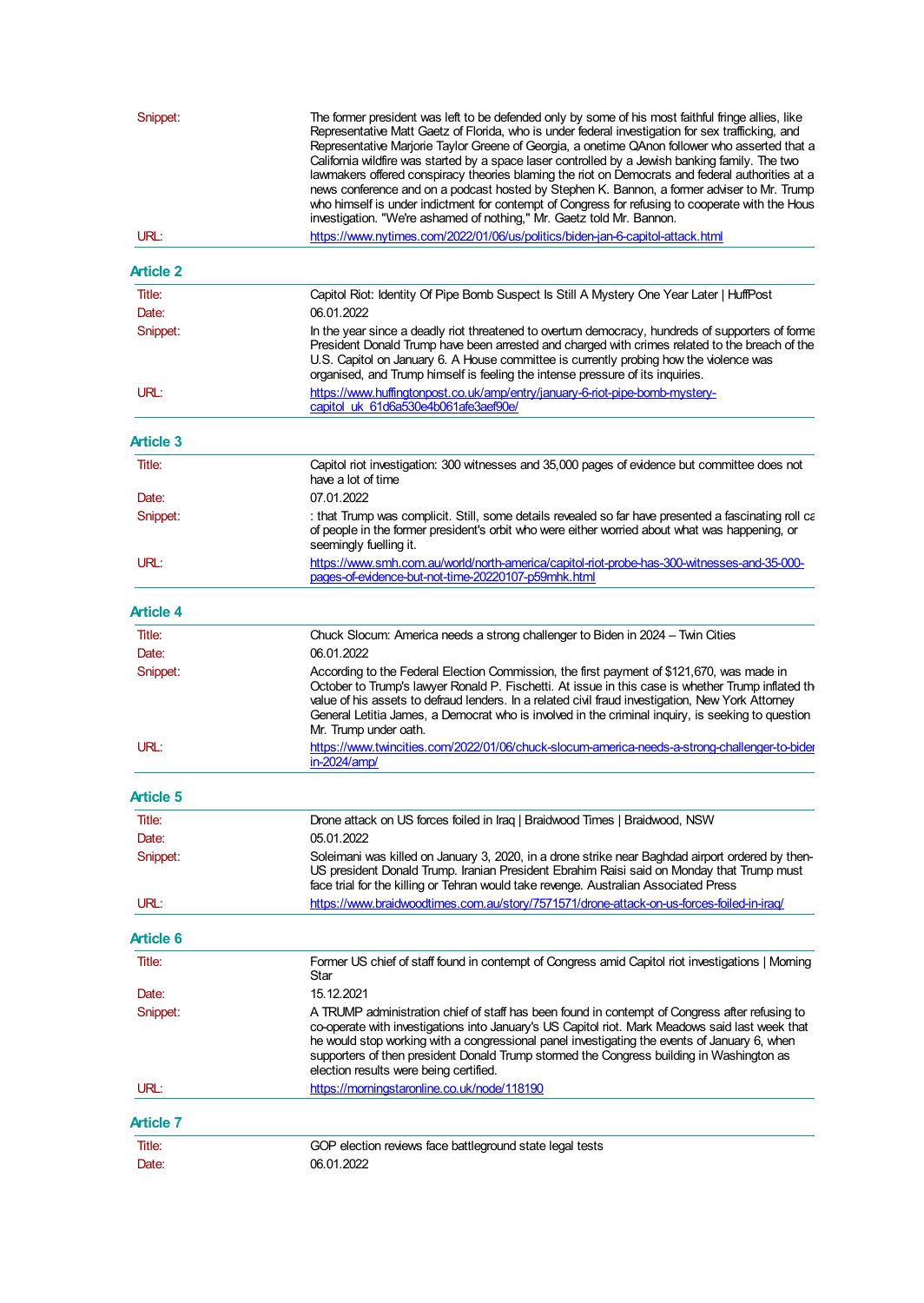| Snippet:          | - are a political vehicle for former President Donald Trump and his followers to launder their<br>conspiratorial beliefs about his 2020 loss into the mainstream under the guise of government<br>investigation. "This is corrosive to our democracy," said Wisconsin Attorney General Josh Kaul, a<br>Democrat who is in litigation to quash a review in his state.                                                                                                                                                                                                                                                                                                                                                                                                                                                                                                                     |  |
|-------------------|------------------------------------------------------------------------------------------------------------------------------------------------------------------------------------------------------------------------------------------------------------------------------------------------------------------------------------------------------------------------------------------------------------------------------------------------------------------------------------------------------------------------------------------------------------------------------------------------------------------------------------------------------------------------------------------------------------------------------------------------------------------------------------------------------------------------------------------------------------------------------------------|--|
| URL:              | https://www.politico.com/amp/news/2022/01/06/gop-election-reviews-battleground-state-526589                                                                                                                                                                                                                                                                                                                                                                                                                                                                                                                                                                                                                                                                                                                                                                                              |  |
| <b>Article 8</b>  |                                                                                                                                                                                                                                                                                                                                                                                                                                                                                                                                                                                                                                                                                                                                                                                                                                                                                          |  |
| Title:            | House votes to hold Mark Meadows in contempt in Jan. 6 probe   National   caledonianrecord.cor                                                                                                                                                                                                                                                                                                                                                                                                                                                                                                                                                                                                                                                                                                                                                                                           |  |
| Date:             | 15.12.2021                                                                                                                                                                                                                                                                                                                                                                                                                                                                                                                                                                                                                                                                                                                                                                                                                                                                               |  |
| Snippet:          | House Jan. 6 Select Committee Chairman Bennie Thompson, D-Miss., center, flanked by Rep.<br>Zoe Lofgren, D-Calif., left, and Vice Chair Liz Cheney, R-Wyo., meet Dec. 1, 2021, at the Capitol<br>in Washington. The House panel says it has "no choice" but to move forward with contempt<br>charges against former Trump White House chief of staff Mark Meadows. FILE                                                                                                                                                                                                                                                                                                                                                                                                                                                                                                                  |  |
| URL:              | https://www.caledonianrecord.com/news/national/jan-6-panel-votes-for-contempt-charges-against-<br>mark-meadows/article_e8bb0b5a-dd3d-55de-859b-686d7768225b.html                                                                                                                                                                                                                                                                                                                                                                                                                                                                                                                                                                                                                                                                                                                         |  |
| <b>Article 9</b>  |                                                                                                                                                                                                                                                                                                                                                                                                                                                                                                                                                                                                                                                                                                                                                                                                                                                                                          |  |
| Title:            | House votes to hold Mark Meadows in contempt in Jan. 6 probe   Taiwan News   2021-12-15<br>12:46:48                                                                                                                                                                                                                                                                                                                                                                                                                                                                                                                                                                                                                                                                                                                                                                                      |  |
| Date:             | 15.12.2021                                                                                                                                                                                                                                                                                                                                                                                                                                                                                                                                                                                                                                                                                                                                                                                                                                                                               |  |
| Snippet:          | House Jan. 6 Select Committee Chairman Bennie Thompson, D-Miss., center, flanked by Rep.<br>Zoe Lofgren, D-Calif., left, and Vice Chair Liz Cheney, R-Wyo., meet Dec. 1, 2021, at the Capitol<br>in Washington. The House panel says it has "no choice" but to move forward with contempt<br>charges against former Trump White House chief of staff Mark Meadows. (AP Photo/J.                                                                                                                                                                                                                                                                                                                                                                                                                                                                                                          |  |
| URL:              | https://www.taiwannews.com.tw/en/news/4375512                                                                                                                                                                                                                                                                                                                                                                                                                                                                                                                                                                                                                                                                                                                                                                                                                                            |  |
| Article 10        |                                                                                                                                                                                                                                                                                                                                                                                                                                                                                                                                                                                                                                                                                                                                                                                                                                                                                          |  |
| Title:            | Iranian President Vows Revenge for Soleimani Unless Trump and Pompeo Put on Trial                                                                                                                                                                                                                                                                                                                                                                                                                                                                                                                                                                                                                                                                                                                                                                                                        |  |
| Date:             | 05.01.2022                                                                                                                                                                                                                                                                                                                                                                                                                                                                                                                                                                                                                                                                                                                                                                                                                                                                               |  |
| Snippet:          | Speaking on the second anniversary of the U.S. drone strike that liquidated terrorist mastermind<br>Gen. Qassem Soleimani, Iranian President Ebrahim Raisi threatened "revenge" unless former<br>President Donald Trump and his Secretary of State, Mike Pompeo, are somehow put on trial for<br>Soleimani's death. "If Trump and Pompeo are not tried in a fair court for the criminal act of<br>assassinating General Soleimani, Muslims will take our martyr's revenge," Raisi said in a speech<br>on Monday. "The aggressor, murderer and main culprit                                                                                                                                                                                                                                                                                                                               |  |
| URL:              | https://www.breitbart.com/middle-east/2022/01/04/iranian-president-vows-revenge-for-soleimani-<br>unless-trump-and-pompeo-put-on-trial/amp/                                                                                                                                                                                                                                                                                                                                                                                                                                                                                                                                                                                                                                                                                                                                              |  |
| <b>Article 11</b> |                                                                                                                                                                                                                                                                                                                                                                                                                                                                                                                                                                                                                                                                                                                                                                                                                                                                                          |  |
| Title:            | January 6 assault on the US Capitol: a glossary - Digital Journal                                                                                                                                                                                                                                                                                                                                                                                                                                                                                                                                                                                                                                                                                                                                                                                                                        |  |
| Date:             |                                                                                                                                                                                                                                                                                                                                                                                                                                                                                                                                                                                                                                                                                                                                                                                                                                                                                          |  |
| Snippet:          | 05.01.2022<br>The article of impeachment approved one week later by the House of Representatives accused<br>Trump of "incitement of insurrection." "Donald John Trump engaged in high Crimes and<br>Misdemeanors by inciting violence against the Government of the United States," the article<br>reads. Trump, in his speech at the Ellipse, "willfully made statements that, in context, encourage                                                                                                                                                                                                                                                                                                                                                                                                                                                                                    |  |
| URL:              | https://www.digitaljournal.com/world/january-6-assault-on-the-us-capitol-a-glossary/article                                                                                                                                                                                                                                                                                                                                                                                                                                                                                                                                                                                                                                                                                                                                                                                              |  |
| <b>Article 12</b> |                                                                                                                                                                                                                                                                                                                                                                                                                                                                                                                                                                                                                                                                                                                                                                                                                                                                                          |  |
| Title:            | La Cámara baja aprueba solicitar a Justicia federal acusar por desacato al exjefe de Gabinete de<br>Trump - El Nuevo Día                                                                                                                                                                                                                                                                                                                                                                                                                                                                                                                                                                                                                                                                                                                                                                 |  |
| Date:             | 15.12.2021                                                                                                                                                                                                                                                                                                                                                                                                                                                                                                                                                                                                                                                                                                                                                                                                                                                                               |  |
| Snippet:          | James McGovern (Massachusetts), presidente del Comité de Reglas, afirmó que Meadows ha<br>estado hablando públicamente de sus funciones como asesor de Trump e incluso publicó un libro<br>contando determinaciones de la pasada administración. La Cámara de Representantes aprobó a<br>principios de año un proceso de destitución en contra de Trump por incitar el acto de insurrecció<br>en contra del Congreso, pero el entonces expresidente fue absuelto por el Senado, donde los<br>republicanos evitaron condenarle y potencialmente prohibirle volver a aspirar a la Casa Blanca.<br>Los textos entregados por Meadows incluyen a presentadores conservadores de la cadena Fox<br>News que han defendido a Trump mientras insiste en impugnar las elecciones presidenciales de<br>2020, cuyos resultados eran contados en el Congreso en momentos en que se produjo el ataque |  |
| URL:              | al Congreso.<br>https://www.elnuevodia.com/corresponsalias/washington-dc/notas/la-camara-baja-aprueba-<br>solicitar-a-justicia-federal-acusar-por-desacato-al-exjefe-de-gabinete-de-trump/amp/                                                                                                                                                                                                                                                                                                                                                                                                                                                                                                                                                                                                                                                                                           |  |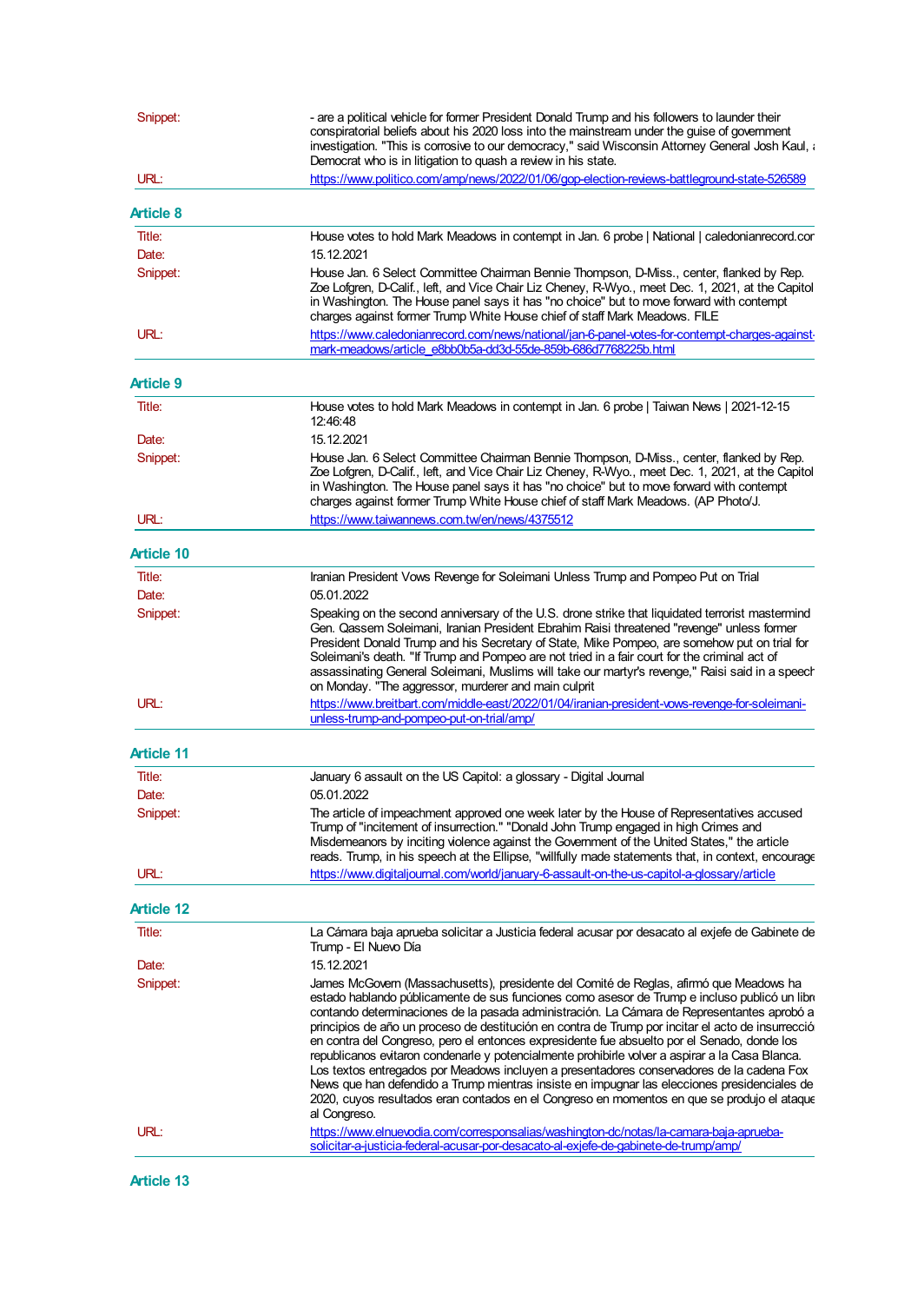| Title:            | Michael Cohen's lawyers SERVE Bill Barr at his house with lawsuit against him and Trump                                                                                                                                                                                                                                                                                                                                                                                                                                                       |  |  |
|-------------------|-----------------------------------------------------------------------------------------------------------------------------------------------------------------------------------------------------------------------------------------------------------------------------------------------------------------------------------------------------------------------------------------------------------------------------------------------------------------------------------------------------------------------------------------------|--|--|
| Date:             | 30.12.2021                                                                                                                                                                                                                                                                                                                                                                                                                                                                                                                                    |  |  |
| Snippet:          | The new lawsuit, filed in Manhattan federal court, seeks damages for 'extreme physical and<br>emotional harm' and violations of Cohen's First Amendment rights. Cohen, Trump's former<br>personal attorney, recently finished up a three-year prison sentence for crimes including tax<br>evasion, campaign finance violations and lying to Congress. He reported to prison in May 2019 bu<br>was released to home confinement after about a year due to Covid-19.                                                                            |  |  |
| URL:              | https://www.dailymail.co.uk/news/article-10357121/amp/Michael-Cohens-lawyers-SERVE-Bill-<br>Barr-house-lawsuit-against-Trump.html                                                                                                                                                                                                                                                                                                                                                                                                             |  |  |
| <b>Article 14</b> |                                                                                                                                                                                                                                                                                                                                                                                                                                                                                                                                               |  |  |
| Title:            | On anniversary of US Capitol riots, divided nation grapples with fallout   Canindia News                                                                                                                                                                                                                                                                                                                                                                                                                                                      |  |  |
| Date:             | 07.01.2022                                                                                                                                                                                                                                                                                                                                                                                                                                                                                                                                    |  |  |
| Snippet:          | While the rioters were threatening Speaker Nancy Pelosi and "literally erecting gallows" to hang<br>Trump's Vice President Mike Pence, the former President was watching the mayhem and did<br>nothing, Biden said. Attomey General Merrick Garland has laid out the theoretical framework for<br>prosecuting Trump as an instigator of the attack that left dead in its wake at least seven people -<br>four of them protesters of whom one was a woman shot by police, and three police officers. He<br>said on the eve of the anniversary  |  |  |
| URL:              | https://www.canindia.com/on-anniversary-of-us-capitol-riots-divided-nation-grapples-with-fallout/                                                                                                                                                                                                                                                                                                                                                                                                                                             |  |  |
| <b>Article 15</b> |                                                                                                                                                                                                                                                                                                                                                                                                                                                                                                                                               |  |  |
| Title:            | One year later, congressman fears U.S. hasn't learned the lessons of Jan. 6                                                                                                                                                                                                                                                                                                                                                                                                                                                                   |  |  |
| Date:             | 06.01.2022                                                                                                                                                                                                                                                                                                                                                                                                                                                                                                                                    |  |  |
| Snippet:          | He has pleaded not guilty and is scheduled to stand trial in July. Sen. Lisa Murkowski, R-Alaska<br>on Thursday blamed former President Donald Trump for the violence of Jan. 6 and said U.S.<br>democracy was still on shaky ground. "A year later, the sadness and anger of knowing that it wa<br>Americans who breached the center of our democracy, to thwart certification of a lawful election,<br>remains with me," she said in a statement, adding that "American institutions and ideals remain<br>tamished by this terrible event." |  |  |
| URL:              | https://www.nbcnews.com/politics/politics-news/live-blog/january-6-capitol-riot-anniversary-<br>n1287036/ncrd1287112                                                                                                                                                                                                                                                                                                                                                                                                                          |  |  |
| <b>Article 16</b> |                                                                                                                                                                                                                                                                                                                                                                                                                                                                                                                                               |  |  |
| Title:            | Opinion: On the anniversary of the Jan. 6 insurrection, the future hinges on rejecting two big lies -<br>The San Francisco Examiner                                                                                                                                                                                                                                                                                                                                                                                                           |  |  |
| Date:             | 06.01.2022                                                                                                                                                                                                                                                                                                                                                                                                                                                                                                                                    |  |  |
| Snippet:          | In a heated phone call, McCarthy, the House minority leader, fruitlessly implored the president to<br>call off the mob. Senate majority leader McConnell later called the rioters "terrorists" and said<br>Trump was "morally responsible" for the violence. But McConnell and McCarthy soon slunk back<br>to enabling Trump's assaults on democracy.                                                                                                                                                                                         |  |  |
| URL:              | https://www.sfexaminer.com/opinion/opinion-on-the-anniversarv-of-the-ian-6-insurrection-the-future<br>hinges-on-rejecting-the-two-big-lies/amp/                                                                                                                                                                                                                                                                                                                                                                                               |  |  |
| Article 17        |                                                                                                                                                                                                                                                                                                                                                                                                                                                                                                                                               |  |  |
| Title:            | Trump 2024: Will he run for president again?   CTV News                                                                                                                                                                                                                                                                                                                                                                                                                                                                                       |  |  |
| Date:             | 30.12.2021                                                                                                                                                                                                                                                                                                                                                                                                                                                                                                                                    |  |  |
| Snippet:          | Media reports in November said the buildings were listed in the five years leading up to Trump's<br>election win in 2016 for up to 30 times more in value when the Trump Organization was seeking<br>investors than what they were appraised for tax officials. That news came after the Trump<br>Organization's chief financial officer Allen Weisselberg and two Trump companies were indicted ir<br>June for income tax fraud. Trump himself was not accused of wrongdoing and Weisselberg and                                             |  |  |
| URL:              | the two companies have pleaded not guilty.<br>https://www.ctvnews.ca/world/trump-2024-will-the-former-u-s-president-run-again-1.5701131?<br>cache=yes?clipId=104069?autoPlay=true?clipId=375756?clipId=89830?ot=AjaxLayout?<br>clipld=89950?autoPlay=true?ot=AjaxLayout?ot=AjaxLayout?ot=AjaxLayout?clipld=89578?<br>clipId=89563?clipId=89925?clipId=89925?autoPlay=true?contactForm=true                                                                                                                                                    |  |  |
| <b>Article 18</b> |                                                                                                                                                                                                                                                                                                                                                                                                                                                                                                                                               |  |  |
| Title:            | Trump Sues New York's Attorney General, Accusing Her of Political Animus                                                                                                                                                                                                                                                                                                                                                                                                                                                                      |  |  |
| Date:             | 21.12.2021                                                                                                                                                                                                                                                                                                                                                                                                                                                                                                                                    |  |  |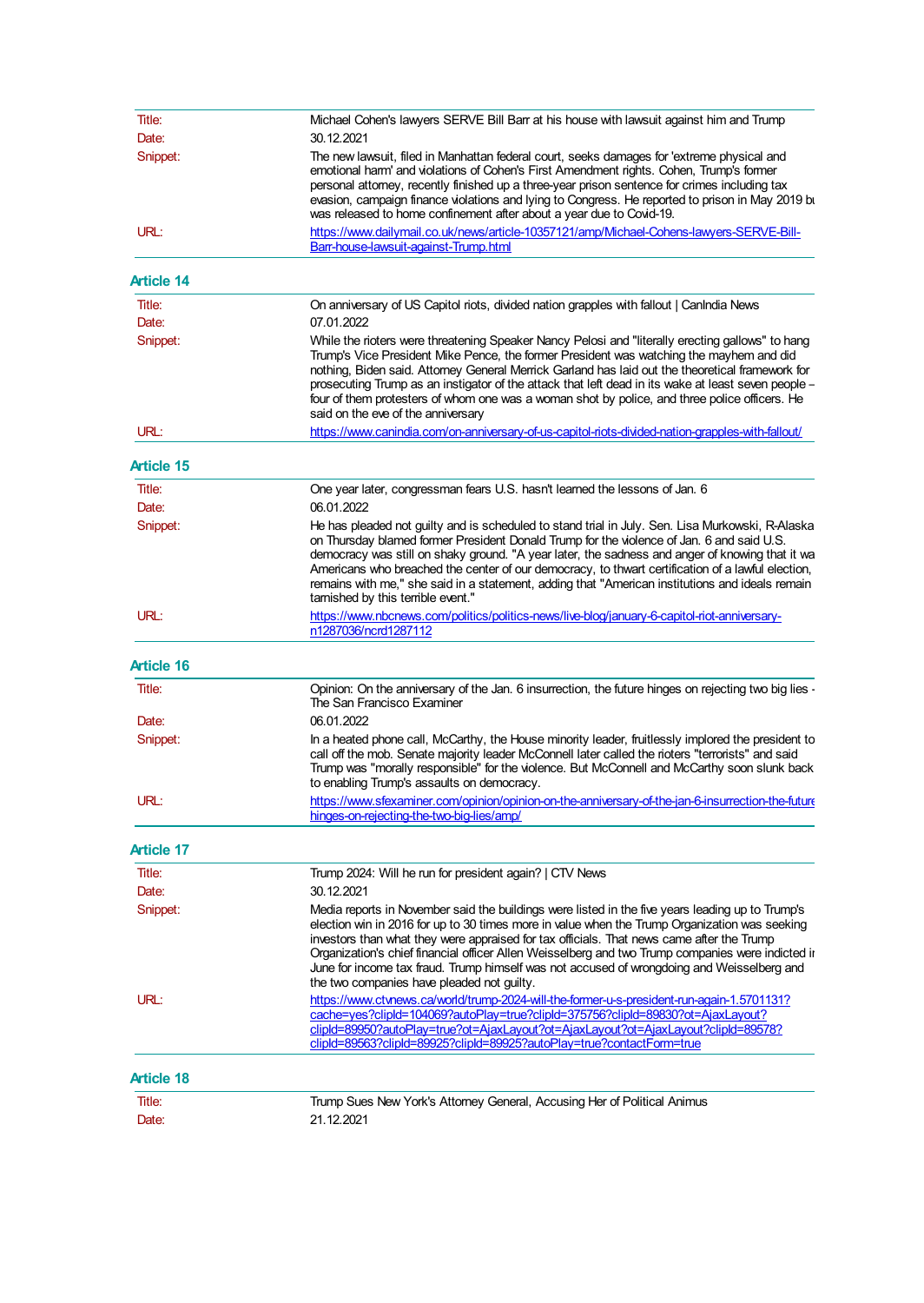| Snippet:          | Since taking office, she has tirelessly bombarded him, his family, and his business, Trump<br>Organization LLC, with unwarranted subpoenas in a bitter crusade to 'take on' the President." The<br>attorney general's office responded to the lawsuit saying that Trump was using it to attack and<br>delay the office's inquiries into the business dealings of the Trump Organization. "To be clear,<br>neither Mr. Trump nor the Trump Organization get to dictate if and where they will answer for their<br>actions," James said in a statement. |  |
|-------------------|-------------------------------------------------------------------------------------------------------------------------------------------------------------------------------------------------------------------------------------------------------------------------------------------------------------------------------------------------------------------------------------------------------------------------------------------------------------------------------------------------------------------------------------------------------|--|
| URL:              | https://www.ntd.com/trump-sues-new-yorks-attorney-general-accusing-her-of-political-<br>animus 717084.html                                                                                                                                                                                                                                                                                                                                                                                                                                            |  |
| <b>Article 19</b> |                                                                                                                                                                                                                                                                                                                                                                                                                                                                                                                                                       |  |
| Title:            | Trump to launch social media network in bid to negate Facebook, Twitter ban - Newspaper -<br>DAWN.COM                                                                                                                                                                                                                                                                                                                                                                                                                                                 |  |
| Date:             | 22.10.2021                                                                                                                                                                                                                                                                                                                                                                                                                                                                                                                                            |  |
| Snippet:          | They had been egged on by Trump, whose fiery speech earlier that day falsely claiming election<br>fraud was the culmination of months of baseless claims about a contest he lost fairly to Joe<br>Biden. The investigative committee has charged that Trump was "personally involved" in organizir<br>the attack. Free-speech battles                                                                                                                                                                                                                 |  |
| URL:              | https://www.dawn.com/news/1653321/trump-to-launch-social-media-network-in-bid-to-negate-<br>facebook-twitter-ban                                                                                                                                                                                                                                                                                                                                                                                                                                      |  |
| <b>Article 20</b> |                                                                                                                                                                                                                                                                                                                                                                                                                                                                                                                                                       |  |
| Title:            | Дайджест: в Британии снова больше 50 тыс. случаев коронавируса в день, Москва вводит<br>локдаун - BBC News Русская служба                                                                                                                                                                                                                                                                                                                                                                                                                             |  |
| Date:             | 22.10.2021                                                                                                                                                                                                                                                                                                                                                                                                                                                                                                                                            |  |
| Snippet:          | - ранее бывшего соратника Трампа обвинили в растрате денег для строительства стены на<br>границе с Мексикой, но незадолго до отставки Трамп его помиловал. Стив Бэннон<br>возглавлял предвыборный штаб Трампа в последние месяцы кампании 2016 года и после<br>победы на выборах получил пост главного стратега Белого дома.                                                                                                                                                                                                                          |  |
| URL:              | https://www.bbc.com/russian/news-59004752.amp                                                                                                                                                                                                                                                                                                                                                                                                                                                                                                         |  |
| <b>Article 21</b> |                                                                                                                                                                                                                                                                                                                                                                                                                                                                                                                                                       |  |
| Title:            | Оксфордский словарь назвал слово 2021 года и оно связано с коронавирусом - Новости на<br>KP.UA                                                                                                                                                                                                                                                                                                                                                                                                                                                        |  |
| Date:             | 01.11.2021                                                                                                                                                                                                                                                                                                                                                                                                                                                                                                                                            |  |
| Snippet:          | - в январе в Сенате Конгресса США начали рассматривать обвинения в адрес Дональда<br>Трампа. В 2019-м словом года стало местоимение "они" (they).                                                                                                                                                                                                                                                                                                                                                                                                     |  |
| URL:              | https://kp.ua/life/a635142-oksfordskij-slovar-nazval-slovo-2021-hoda-ono-svjazano-s-koronavirusor                                                                                                                                                                                                                                                                                                                                                                                                                                                     |  |
| <b>Article 22</b> |                                                                                                                                                                                                                                                                                                                                                                                                                                                                                                                                                       |  |
| Title:            | Президент Ирана обвинил Трампа в убийстве и потребовал наказания                                                                                                                                                                                                                                                                                                                                                                                                                                                                                      |  |
| Date:             | 03.01.2022                                                                                                                                                                                                                                                                                                                                                                                                                                                                                                                                            |  |
| Snippet:          | Президент Ирана Эбрахим Раиси заявил о необходимости ареста бывшего президента США<br>Дональда Трампа. По мнению иранского лидера, Трамп причастен к убийству руководителя<br>сил спецназначения "Аль-Кудс" генерала Касема Сулеймани. "Если справедливость не<br>восторжествует, то последует возмездие со стороны иранского народа",                                                                                                                                                                                                                |  |
| URL:              | https://www.pravda.ru/news/world/1673286-v irane trebujut aresta trampa/                                                                                                                                                                                                                                                                                                                                                                                                                                                                              |  |
| <b>Article 23</b> |                                                                                                                                                                                                                                                                                                                                                                                                                                                                                                                                                       |  |
| Title:            | السجن 5 سنوات لمناصر لتزمب في فضية اقتحام الكونغرس   الشرق الأوسط                                                                                                                                                                                                                                                                                                                                                                                                                                                                                     |  |
| Date:             | 18.12.2021                                                                                                                                                                                                                                                                                                                                                                                                                                                                                                                                            |  |
| Snippet:          | حكم القضاء الأميركي على مناصر للرئيس السابق دونالد ترمب بالسجن لمدة خمس سنوات بعنما أدانه بالاعتداء على الشرطة خلال<br>لقتحام الكونغرس، في عقوبة هي الأشد حتى الآن في قضية أعمال العف التي وقعت في السلس من يناير (كانون الثاني)، وفقاً لوكالة<br>الصحافة الفرنسية. وفي صوَّر وتسجيلات فيديو التقطت في ذاك اليوم بدا روبرت سكوت بالمر (54 عاماً) مرتدياً ستَّرة تحمل العلم<br>الأميركي عليها شعارات مَوْيدة لترمب ومعتمراً قبعة كتب عليها «فلوريدا لترمب» وهو برشق عنصو الشرطة بألواح وبمطفأة حريق<br>ومقذوفك أخرى أمام مقر الكونغرس                  |  |
| URL:              | https://aawsat.com/home/article/3365691/%D8%A7%D9%84%D8%B3%D8%AC%D9%86-5-<br>%D8%B3%D9%86%D9%88%D8%A7%D8%AA-<br>%D9%84%D9%85%D9%86%D8%A7%D8%B5%D8%B1-<br>%D9%84%D8%AA%D8%B1%D9%85%D8%A8-%D9%81%D9%8A-<br>%D9%82%D8%B6%D9%8A%D8%A9-%D8%A7%D9%82%D8%AA%D8%AD%D8%A7%D9%8<br>%D8%A7%D9%84%D9%83%D9%88%D9%86%D8%BA%D8%B1%D8%B3                                                                                                                                                                                                                             |  |
| <b>Article 24</b> |                                                                                                                                                                                                                                                                                                                                                                                                                                                                                                                                                       |  |
| Title:            | "باين: ترامب اختلق "شبكة من الأكلايب" مفضلا "السلطة على المبلائ                                                                                                                                                                                                                                                                                                                                                                                                                                                                                       |  |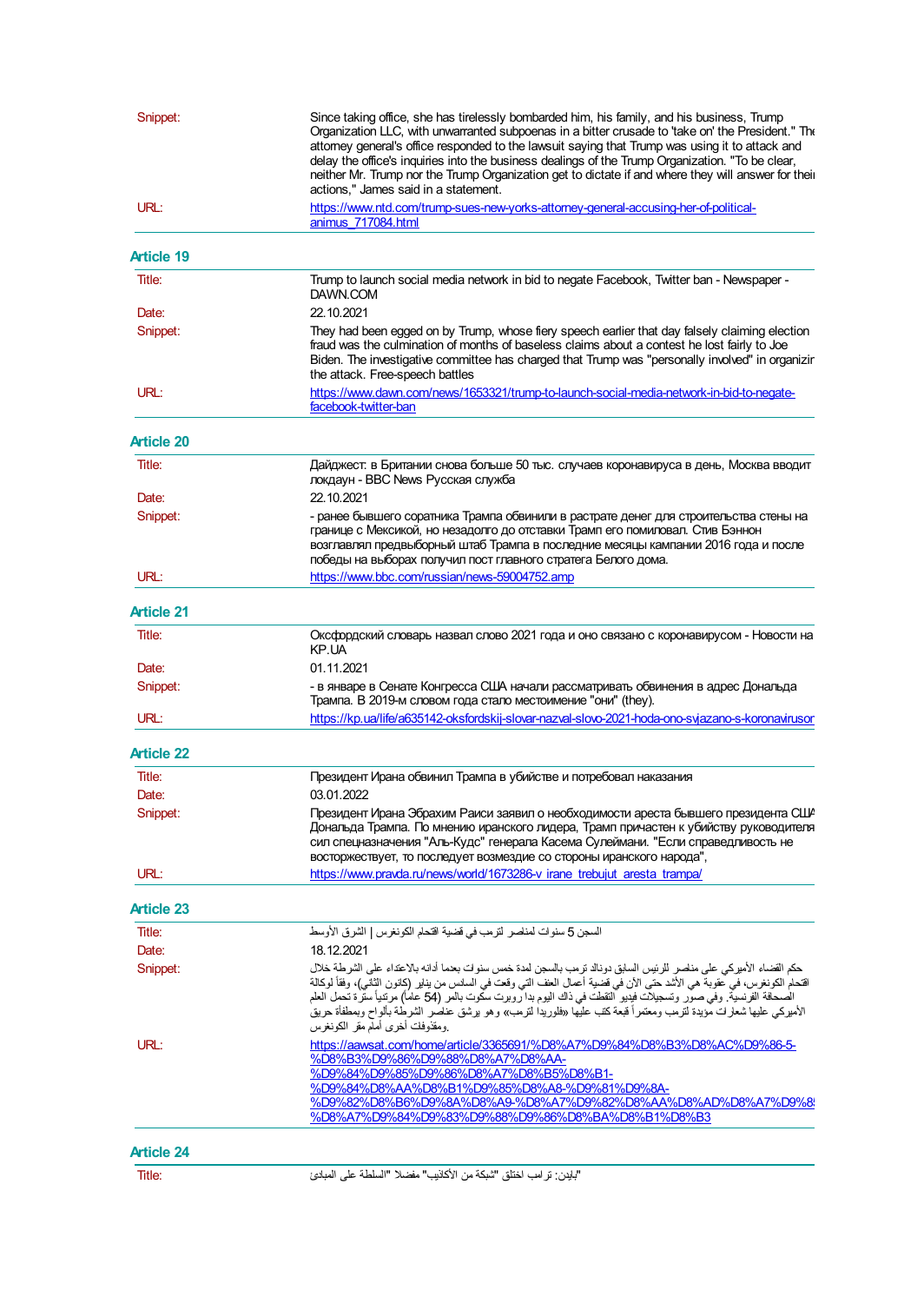| Snippet:                                                                                                                                     | هل سنكون أمة تقبل أن يصبح العنف السياسي هو القاعد؟؟ هل سنكون أمة تسمح لمسؤولين رسميين محاربين أن يطيحوا بالرغبة التي                                                                                                                                                                                                                                                                                                                                                                                                                                                                   |  |
|----------------------------------------------------------------------------------------------------------------------------------------------|----------------------------------------------------------------------------------------------------------------------------------------------------------------------------------------------------------------------------------------------------------------------------------------------------------------------------------------------------------------------------------------------------------------------------------------------------------------------------------------------------------------------------------------------------------------------------------------|--|
|                                                                                                                                              |                                                                                                                                                                                                                                                                                                                                                                                                                                                                                                                                                                                        |  |
|                                                                                                                                              | عبر عنها الشعب بشكل قانونيٌّ؟ هل سنكون أمّة لا تعيش في ضوء الحقيقة إنما فيّ ظل الكلب؟"ز وأضلف الرئيس الأميركى في خطابة                                                                                                                                                                                                                                                                                                                                                                                                                                                                 |  |
|                                                                                                                                              | "لا يمكننا تحمل أن نصبح أمَّة من هذا النوع" وذلك بعد سنَّة على قيام آلاف من أنصار دوناك ترامب باقتحام الكابيتول في محاولة لمنع                                                                                                                                                                                                                                                                                                                                                                                                                                                         |  |
|                                                                                                                                              | الكونغرس من المصلاقة على انتخلب باينن. وكتب باينن في تغريدة الخميس "أتوجه إلى الكابيتول هذا الصباح للتحنث عن هذا التمرّد،<br>."عن وضع الديموقر اطية الأميركية وعن الطريق الذي يجب سلوكه حاليًا                                                                                                                                                                                                                                                                                                                                                                                         |  |
| URL:                                                                                                                                         | https://www.emaratalyoum.com/politics/news/2022-01-06-1.1582959                                                                                                                                                                                                                                                                                                                                                                                                                                                                                                                        |  |
|                                                                                                                                              |                                                                                                                                                                                                                                                                                                                                                                                                                                                                                                                                                                                        |  |
| <b>Article 25</b>                                                                                                                            |                                                                                                                                                                                                                                                                                                                                                                                                                                                                                                                                                                                        |  |
| Title:                                                                                                                                       | ترامب وأبناؤه مطلوبون للاستجولب بقضية احتيال ضريبي   الميلاين                                                                                                                                                                                                                                                                                                                                                                                                                                                                                                                          |  |
| Date:                                                                                                                                        | 04.01.2022                                                                                                                                                                                                                                                                                                                                                                                                                                                                                                                                                                             |  |
| Snippet:                                                                                                                                     | كيف نجح دونالد ترامب في خداع أميركا وإثراء نفسه وعائلته"، يفضح خلاله تفلصيل عمليك الاحتيال التي قلم بها ترامب المصدر :                                                                                                                                                                                                                                                                                                                                                                                                                                                                 |  |
| URL:                                                                                                                                         | https://www.almayadeen.net/amp/news/1544907/%D8%AA%D8%B1%D8%A7%D9%85%D8%Ai                                                                                                                                                                                                                                                                                                                                                                                                                                                                                                             |  |
|                                                                                                                                              | %D9%88%D8%A3%D8%A8%D9%86%D8%A7%D8%A4%D9%87-<br>%D9%85%D8%B7%D9%84%D9%88%D8%A8%D9%88%D9%86-                                                                                                                                                                                                                                                                                                                                                                                                                                                                                             |  |
|                                                                                                                                              | %D9%84%D9%84%D8%A7%D8%B3%D8%AA%D8%AC%D9%88%D8%A7%D8%A8-                                                                                                                                                                                                                                                                                                                                                                                                                                                                                                                                |  |
|                                                                                                                                              | %D8%A8%D9%82%D8%B6%D9%8A%D8%A9-                                                                                                                                                                                                                                                                                                                                                                                                                                                                                                                                                        |  |
|                                                                                                                                              | %D8%A7%D8%AD%D8%AA%D9%8A%D8%A7%D9%84-                                                                                                                                                                                                                                                                                                                                                                                                                                                                                                                                                  |  |
|                                                                                                                                              | %D8%B6%D8%B1%D9%8A%D8%A8%D9%8A                                                                                                                                                                                                                                                                                                                                                                                                                                                                                                                                                         |  |
| <b>Article 26</b>                                                                                                                            |                                                                                                                                                                                                                                                                                                                                                                                                                                                                                                                                                                                        |  |
| Title:                                                                                                                                       | فر انسو ا هو لاند: أدعو المبلار ة فر نسبة – ألمانية لأجل لبنان                                                                                                                                                                                                                                                                                                                                                                                                                                                                                                                         |  |
| Date:                                                                                                                                        | 20.12.2021                                                                                                                                                                                                                                                                                                                                                                                                                                                                                                                                                                             |  |
| Snippet:                                                                                                                                     | نحن نعلم ذلك، وفرنسا شلركت بشخص وزير الخلرجية آنذاك لوران فابيوس بالاتفاق النووي، لأننا علمنا أن هنك تهديدًا مباشرًا للغاية،                                                                                                                                                                                                                                                                                                                                                                                                                                                           |  |
|                                                                                                                                              | أنه إذا انضمت ايران إلى الأسلحة النووية، فلن تنقى إسرائيل دون رد، وعرفنا أيضًا أن الولايك المتحدة التي كان برأسها بلراك أوباما                                                                                                                                                                                                                                                                                                                                                                                                                                                         |  |
|                                                                                                                                              | د تدعم رد فعل إسرائيل. لذلك فعلنا كل شيء لضمان وجود هذا الاتفاق، وقد ارتكب دونالد ترامب خطأ فادحًا في التخلي عنه، ولا بد من                                                                                                                                                                                                                                                                                                                                                                                                                                                            |  |
|                                                                                                                                              | علنه وعلى الإبرانيين أن يعلموا أن الوقت ينفل" في المقابل يطمئن هولاند اللبنانيين القلقين من نداعيك المباحثك النووية الجارية حاليًا<br>في فيينا، لاستِما بسبب حزب الله الذي ينلقي أمواله من ايران، فيقول                                                                                                                                                                                                                                                                                                                                                                                |  |
| URL:                                                                                                                                         | https://www.mtv.com.lb/AMP/Details/1242781                                                                                                                                                                                                                                                                                                                                                                                                                                                                                                                                             |  |
|                                                                                                                                              |                                                                                                                                                                                                                                                                                                                                                                                                                                                                                                                                                                                        |  |
| <b>Article 27</b>                                                                                                                            |                                                                                                                                                                                                                                                                                                                                                                                                                                                                                                                                                                                        |  |
| Title:                                                                                                                                       | كلملت مرتقبة لبايدن وترامب فواستطلاعلت: نزايد قبول الأمريكيين للعف السياسي   بوابة أخبل اليوم الإلكترونية                                                                                                                                                                                                                                                                                                                                                                                                                                                                              |  |
| Date:                                                                                                                                        | 05.01.2022                                                                                                                                                                                                                                                                                                                                                                                                                                                                                                                                                                             |  |
| ني الرئيس الأمريكي جو باينن ونائبته كمالا هاريس كلمة غدا إحياء لنكرى أحداث العف التي شهنتها البلاد في 6 يناير الملضى مع محاولة :<br>Snippet: |                                                                                                                                                                                                                                                                                                                                                                                                                                                                                                                                                                                        |  |
|                                                                                                                                              | أنصلر الرئيس السابق دونالد ترامب اقتحام مبنى الكونجرس احتجاجا على ما اعتبروه نزويوا لنتائج الانتخابك لصالح باينن وفي حين يجتمع<br>أعضاء الكونجرس لإحياء ذكري أحداث العف التي تعرضوا خلالها للترويع، يلقي ترامب كلمة من منتجعه في ملر الاجو بولاية فلوريدا يكرر                                                                                                                                                                                                                                                                                                                         |  |
|                                                                                                                                              | _«فيها ادعاءاته بـ»سو قة الانتخابات                                                                                                                                                                                                                                                                                                                                                                                                                                                                                                                                                    |  |
| URL:                                                                                                                                         | https://akhbarelyom.com/news/newdetails/3628032/1/%D9%83%D9%84%D9%85%D8%A7%D8%A/                                                                                                                                                                                                                                                                                                                                                                                                                                                                                                       |  |
|                                                                                                                                              | %D9%85%D8%B1%D8%AA%D9%82%D8%A8%D8%A9-                                                                                                                                                                                                                                                                                                                                                                                                                                                                                                                                                  |  |
|                                                                                                                                              | %D9%84%D8%A8%D8%A7%D9%8A%D8%AF%D9%86-                                                                                                                                                                                                                                                                                                                                                                                                                                                                                                                                                  |  |
|                                                                                                                                              | %D9%88%D8%AA%D8%B1%D8%A7%D9%85%D8%A8-<br>%D9%88%D8%A7%D8%B3%D8%AA%D8%B7%D9%84%D8%A7%D8%B9%D8%A7%D8%AA-                                                                                                                                                                                                                                                                                                                                                                                                                                                                                 |  |
|                                                                                                                                              | %D8%AA%D8%B2                                                                                                                                                                                                                                                                                                                                                                                                                                                                                                                                                                           |  |
| <b>Article 28</b>                                                                                                                            |                                                                                                                                                                                                                                                                                                                                                                                                                                                                                                                                                                                        |  |
| Title:                                                                                                                                       | لا مكان لقتلـة سليماني والمهنـدس فـي العراق – الثورة نت                                                                                                                                                                                                                                                                                                                                                                                                                                                                                                                                |  |
| Date:                                                                                                                                        | 04.01.2022                                                                                                                                                                                                                                                                                                                                                                                                                                                                                                                                                                             |  |
| Snippet:                                                                                                                                     | إن دمشق وباقي المحافظك السورية كما في إيران تشهد إحياء لذكرى استشهاد قاسم سليماني، وذلك وفاءً للشهيد سليماني، وبطولاته                                                                                                                                                                                                                                                                                                                                                                                                                                                                 |  |
|                                                                                                                                              | وإنجازاته وفضله بحق الشعب والحكومة السورية ومن أجل لرسال رسالة لقتلة الشهيد قلسم سليماني بأن المقاومة لم ولن تضعف وقبل                                                                                                                                                                                                                                                                                                                                                                                                                                                                 |  |
|                                                                                                                                              | ملمين، وفي مثل هذا اليوم تحديدا 3 ينابر، يصل قائد فيلق القس الفريق قاسم سليماني، إلى العراق فَي زيلرة معلنة ورسمية، تلبية لدعوة                                                                                                                                                                                                                                                                                                                                                                                                                                                        |  |
|                                                                                                                                              | من رئيس الوزراء العراقي السلبق علنل عبد المهدي، ويستقبله في مطل بغداد الدولي نائب رئيس هيئة الحشد الشعبي القائد أبو مهدي                                                                                                                                                                                                                                                                                                                                                                                                                                                               |  |
|                                                                                                                                              |                                                                                                                                                                                                                                                                                                                                                                                                                                                                                                                                                                                        |  |
|                                                                                                                                              |                                                                                                                                                                                                                                                                                                                                                                                                                                                                                                                                                                                        |  |
|                                                                                                                                              |                                                                                                                                                                                                                                                                                                                                                                                                                                                                                                                                                                                        |  |
|                                                                                                                                              |                                                                                                                                                                                                                                                                                                                                                                                                                                                                                                                                                                                        |  |
|                                                                                                                                              | المهندس، وعند خروجهما من المطلر، يتعرضان لهجوم غلار جبان، تنفذه القوت الأمريكية الإر هابية في العراق، في استهتل صلرخ<br>بالقانون الدولمي، وانتهاك فلضح لسيلدة العراق، وبعدها بُلحظت خرج الرئيس الأمريكي القاتل دونالد تراّمب على العالم ليعلن انه هوّ<br>الذي أمر بتتفيذ الجريمة. الأرعن نرامب كان يعتقد، أو هكذا أقنعوه، أن بلهكانه أن يحول العراق إلى "دويلة" نلعب وتمرح بها القوات<br>الأمريكية، والموسلا الإسرائيلي، كما في باقي الدول الأخرى في المنطقة، إذا ما تخلص من القائدين سليماني والمهندس، اللذان أفشلا<br>."أخطر وأكبر حلقلت التآمر الأمريكي ضد العراق، المتمثلة بـ"داعش |  |
| URL:                                                                                                                                         | http://althawrah.ve/archives/721013                                                                                                                                                                                                                                                                                                                                                                                                                                                                                                                                                    |  |
|                                                                                                                                              |                                                                                                                                                                                                                                                                                                                                                                                                                                                                                                                                                                                        |  |
| <b>Article 29</b><br>Title:                                                                                                                  | ليدي غاغا أرانت أن نكون "مراسلة حربية" و"تفوز بجائزة بوليتزر" ــ القس                                                                                                                                                                                                                                                                                                                                                                                                                                                                                                                  |  |
| Date:                                                                                                                                        | 09.11.2021                                                                                                                                                                                                                                                                                                                                                                                                                                                                                                                                                                             |  |
| Snippet:                                                                                                                                     | عنما كلت في مبنى الكابيتول، في اليوم السابق لحفل التنصيب، أتذكر أنني كنت أتجول في المكان بلحثة عن أدلة على التمرد". وكان"                                                                                                                                                                                                                                                                                                                                                                                                                                                              |  |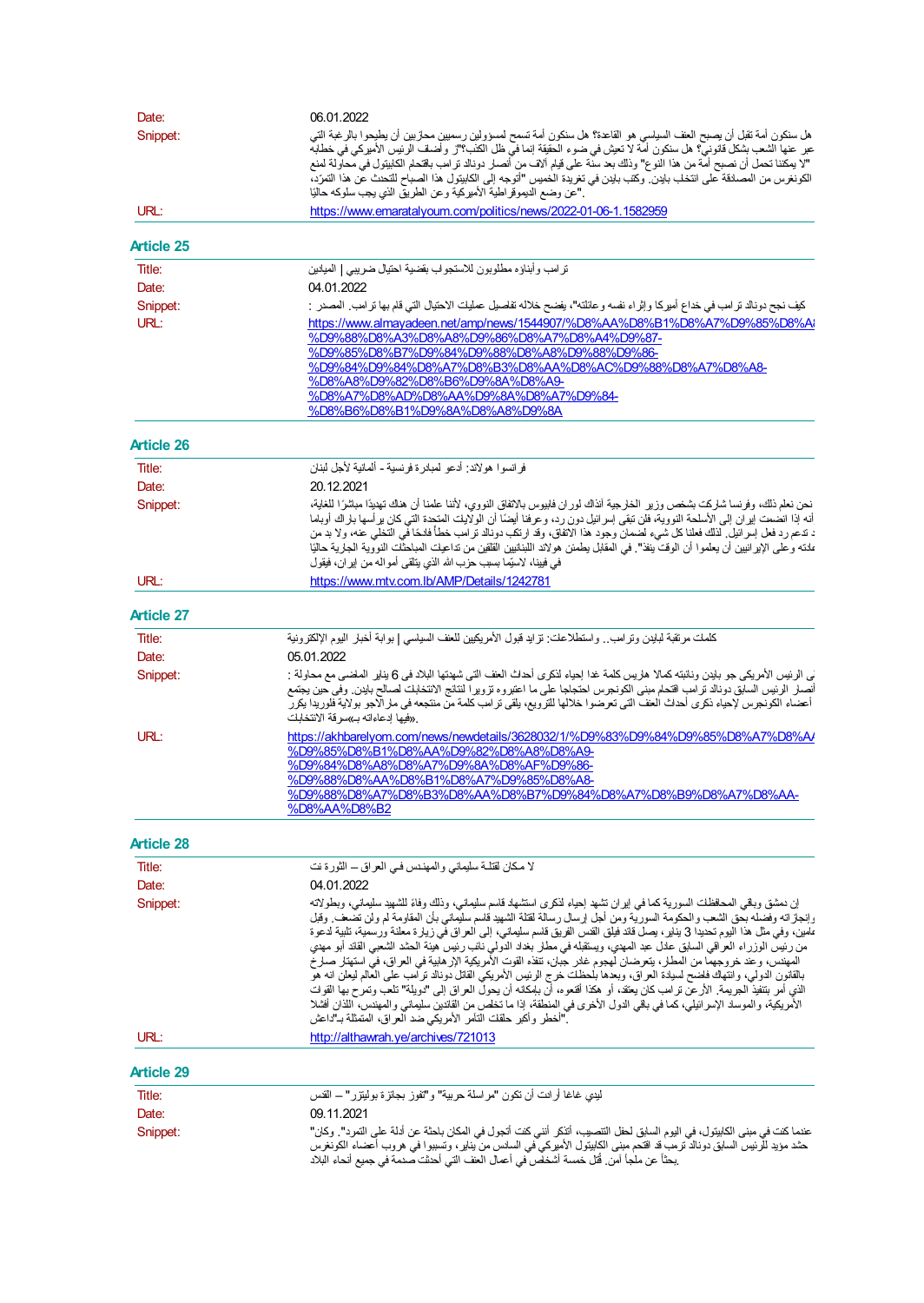| URL:       | https://alguds.com/2021/11/09/%D9%84%D9%8A%D8%AF%D9%8A-<br>%D8%BA%D8%A7%D8%BA%D8%A7-%D8%A3%D8%B1%D8%A7%D8%AF%D8%AA-<br>%D8%A3%D9%86-%D8%AA%D9%83%D9%88%D9%86-<br>%D9%85%D8%B1%D8%A7%D8%B3%D9%84%D8%A9-<br>%D8%AD%D8%B1%D8%A8%D9%8A%D8%A9/?amp=1                                                                                                                                                                                                                               |  |
|------------|-------------------------------------------------------------------------------------------------------------------------------------------------------------------------------------------------------------------------------------------------------------------------------------------------------------------------------------------------------------------------------------------------------------------------------------------------------------------------------|--|
| Article 30 |                                                                                                                                                                                                                                                                                                                                                                                                                                                                               |  |
| Title:     | وصولا لاقتحام الكونغرس هكذا فشلت محاولات تر امب في الانقلاب على نتائج انتخابك 2020   أخبار سياسة   الجزير ة نت                                                                                                                                                                                                                                                                                                                                                                |  |
| Date:      | 06.01.2022                                                                                                                                                                                                                                                                                                                                                                                                                                                                    |  |
| Snippet:   | قال ترامب لأنصلره "إذا فعل مايك بنس الشيء الصحيح، سنفوز في الانتخابات". ومباشرة، شلرك ما بزيد على ألفين من أنصلر نرامب<br>، اقتحام مبنى الكابيتول ونهبه وإجبار المشرِّعين على الفرار، وتعطيل عملية التصديق على نتائج الانتخابات لما بزيد على 10 ساعات.<br>وحوكم منلت من المقتحمين، وبدأ بعضهم قضاء عقوبلت الحبس لسنوات طويلة، إلا أنه لم تُوجّه اتهاملت جنائية للرئيس السابق نرامب<br>.الذي يبدو مهتمّا بالعودة للحياة السياسية من بوابة الانتخابات الرئاسية القائمة عام 2024 |  |
| URL:       | https://www.aljazeera.net/amp/news/politics/2022/1/6/%D9%83%D9%8A%D9%81-<br>%D9%81%D8%B4%D9%84%D8%AA-<br>%D9%85%D8%AD%D8%A7%D9%88%D9%84%D8%A7%D8%AA-<br>%D8%AA%D8%B1%D8%A7%D9%85%D8%A8-<br>%D8%A7%D9%84%D8%B3%D8%AF%D8%A7%D8%B3%D9%8A%D8%A9-%D9%81%D9%8/                                                                                                                                                                                                                      |  |

## Match 3

#### Match Details

| <b>Match Status:</b>     | potential match                             |
|--------------------------|---------------------------------------------|
| Match Types:             | adverse-media, adverse-media-v2-other-minor |
| AKA:                     | Donald Trump Ramos Allup                    |
| Listed Date of Birth:    | None found                                  |
| <b>Linked Countries</b>  | <b>United States</b>                        |
| <b>Listed Passports:</b> | None found                                  |
| Associates:              | None found                                  |

## Adverse Media

| Listings Found: 1          |  |
|----------------------------|--|
| Adverse Media Types Found: |  |

| . .<br>۰.<br>v<br>v<br>٠<br>$\mathcal{L}$ |  |
|-------------------------------------------|--|
|-------------------------------------------|--|

| Title:   | Oposición venezolana asemeja la elección de Trump con la llegada del chavismo   Venezuela,<br>Donald Trump                                                                                                                                                                                                                                                                                                                                                                                                                                                                                                                                                                                                                                                                                                                                                                                                                                                                                                                                                                                                                                                                   |
|----------|------------------------------------------------------------------------------------------------------------------------------------------------------------------------------------------------------------------------------------------------------------------------------------------------------------------------------------------------------------------------------------------------------------------------------------------------------------------------------------------------------------------------------------------------------------------------------------------------------------------------------------------------------------------------------------------------------------------------------------------------------------------------------------------------------------------------------------------------------------------------------------------------------------------------------------------------------------------------------------------------------------------------------------------------------------------------------------------------------------------------------------------------------------------------------|
| Date:    | 13.06.2016                                                                                                                                                                                                                                                                                                                                                                                                                                                                                                                                                                                                                                                                                                                                                                                                                                                                                                                                                                                                                                                                                                                                                                   |
| Snippet: | Venezuela, Donald Trump Ramos Allup repudia condiciones de reclusión de vicepresidente del<br>Parlamento "Un país con severos cuestionamientos al establecimiento político toma una decisión<br>para darle un castigo a esa clase política y el castigo resultó siendo un bumerán", dijo el<br>secretario ejecutivo de la opositora Mesa de la Unidad Democrática (MUD), Jesús Torrealba<br>CARACAS.- La oposici ón venezolana asemeja el triunfo de Donald Trump como presidente de<br>Estados Unidos con la "situación vivida" por el país caribeño hace 17 años cuando el chavismo<br>Ilegó al Gobierno de Venezuela, dijo este martes el secretario ejecutivo de la opositora Mesa de<br>la Unidad Democrática (MUD), Jesús Torrealba. El opositor se ñal ó en su programa de radio "La<br>fuerza es la uni ón" que el triunfo de Trump es procesado por los venezolanos "de manera<br>distinta" porque, seg ún él, es una situaci ón parecida a la que atraves ó ese pa ís cuando en el<br>ño 1999 Hugo Ch ávez gan ó la Presidencia del pa ís suramericano. Te puede interesar "Esta<br>situaci ón que hoy (mi ércoles) est á vivendo ese importante pa ís del norte ( |
| URL:     | https://www.diariolasamericas.com/america-latina/oposicion-venezolana-asemeja-la-eleccion-<br>trump-la-llegada-del-chavismo-n4107379                                                                                                                                                                                                                                                                                                                                                                                                                                                                                                                                                                                                                                                                                                                                                                                                                                                                                                                                                                                                                                         |

## Match 4

Match Details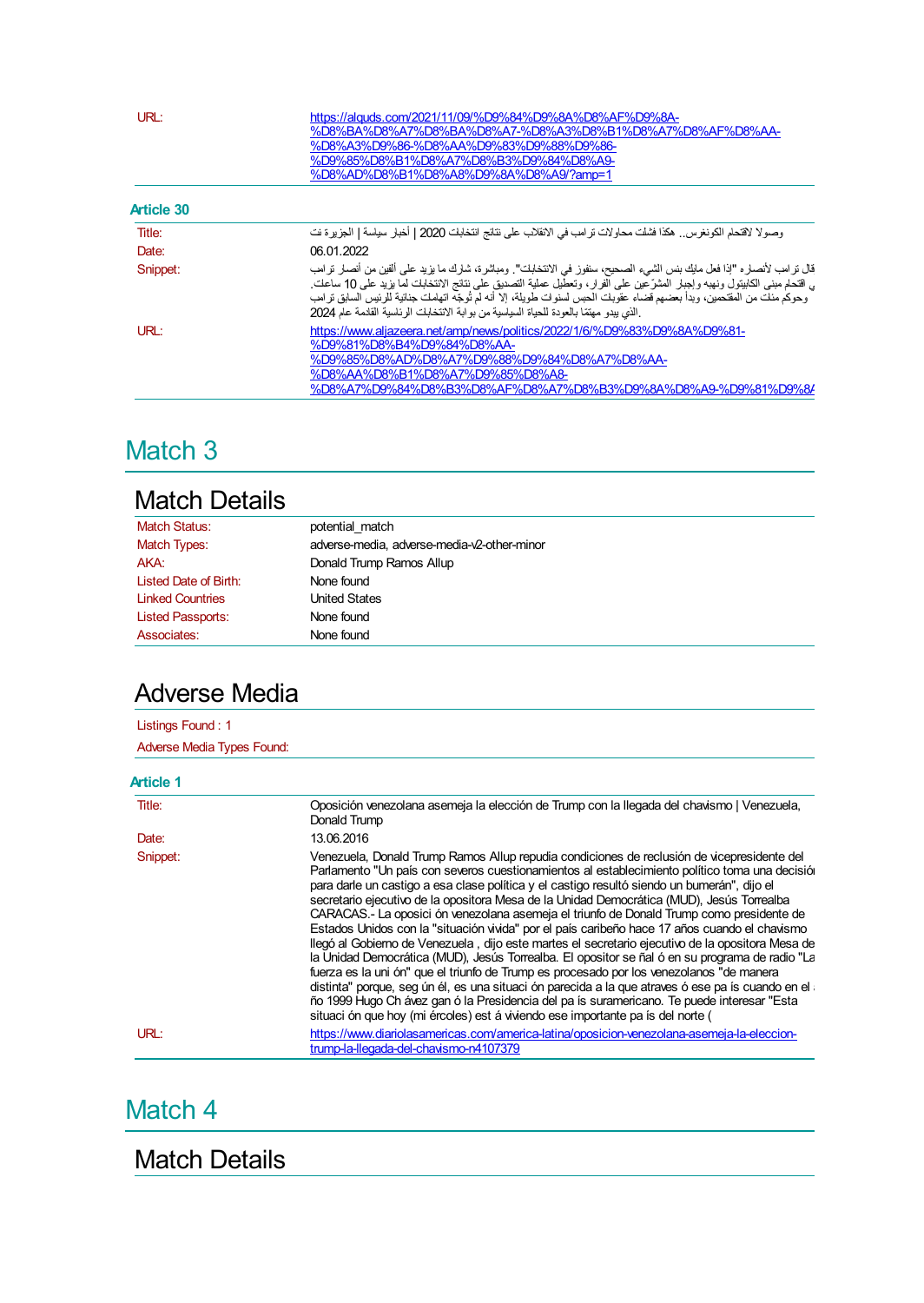| <b>Match Status:</b>     | potential match                                                                                                                                                                                               |
|--------------------------|---------------------------------------------------------------------------------------------------------------------------------------------------------------------------------------------------------------|
| Match Types:             | adverse-media-v2-financial-aml-cft, adverse-media-v2-other-minor, adverse-media-v2-other-serious.<br>adverse-media-v2-requlatory, adverse-media-v2-fraud-linked, adverse-media-v2-property, adverse-<br>media |
| AKA:                     | Donald J. Trump Foundation, Donald Trump Foundation, Trump Foundation                                                                                                                                         |
| Listed Date of Birth:    | None found                                                                                                                                                                                                    |
| <b>Linked Countries</b>  | Australia, Malaysia, Russian Federation, United Kingdom, United States                                                                                                                                        |
| <b>Listed Passports:</b> | None found                                                                                                                                                                                                    |
| Associates:              | None found                                                                                                                                                                                                    |

## Adverse Media

Listings Found : 21

| Adverse Media Types Found: |                                                                                                                                                                                                                                                                                                                                                                                                                                                                                                                                                                                                                                                                                |
|----------------------------|--------------------------------------------------------------------------------------------------------------------------------------------------------------------------------------------------------------------------------------------------------------------------------------------------------------------------------------------------------------------------------------------------------------------------------------------------------------------------------------------------------------------------------------------------------------------------------------------------------------------------------------------------------------------------------|
| <b>Article 1</b>           |                                                                                                                                                                                                                                                                                                                                                                                                                                                                                                                                                                                                                                                                                |
| Title:                     | 'Foreign Agent at All Times': Bombshell Testimony Heard Over Clinton Foundation - 15.12.2018.<br>Sputnik International                                                                                                                                                                                                                                                                                                                                                                                                                                                                                                                                                         |
| Date:                      | 15.12.2018                                                                                                                                                                                                                                                                                                                                                                                                                                                                                                                                                                                                                                                                     |
| Snippet:                   | There were, however, those, who stood up in defence of the Clintons' organisation, with Rep. Gen<br>Connolly (D-VA) likening the testimony to "Alice in Wonderland". He claimed the hearing was an<br>attempt to distract the public's attention from similar investigations into the Trump Foundation that<br>are currently underway, adding that regarding the uranium issue, the committee had an informant<br>in the Uranium One deal-making process who was unable to present any evidence of misconduct<br>Meanwhile, Moynihan and Doyle said they had sent in their evidence to the prosecutor three<br>times, because the office reportedly keeps losing the material. |
| URL:                       | https://sputniknews.com/20181215/foreign-agent-clinton-foundation-1070716593.html                                                                                                                                                                                                                                                                                                                                                                                                                                                                                                                                                                                              |
| Article 2                  |                                                                                                                                                                                                                                                                                                                                                                                                                                                                                                                                                                                                                                                                                |
| Title:                     | (no title)                                                                                                                                                                                                                                                                                                                                                                                                                                                                                                                                                                                                                                                                     |
| Date:                      |                                                                                                                                                                                                                                                                                                                                                                                                                                                                                                                                                                                                                                                                                |
| Snippet:                   | : New York Attorney General Barbara Underwood accuses Trump Foundation of violating laws<br>governing charities Where Romania Talks Business                                                                                                                                                                                                                                                                                                                                                                                                                                                                                                                                   |
| URL:                       | http://business-review.eu/international/new-york-attorney-general-barbara-underwood-accuses-<br>trump-foundation-of-violating-laws-governing-charities-173386/feed                                                                                                                                                                                                                                                                                                                                                                                                                                                                                                             |
| <b>Article 3</b>           |                                                                                                                                                                                                                                                                                                                                                                                                                                                                                                                                                                                                                                                                                |
| Title:                     | Alvin Bragg Is the Right Choice to Be Manhattan's District Attorney                                                                                                                                                                                                                                                                                                                                                                                                                                                                                                                                                                                                            |
| Date:                      | 27.05.2021                                                                                                                                                                                                                                                                                                                                                                                                                                                                                                                                                                                                                                                                     |
| Snippet:                   | His legal skills are impressive. Educated at Harvard, at the New York attorney general's office, he<br>led some of the office's biggest cases-from launching the probe of the Trump Foundation to<br>cracking down on tenant harassment. As an assistant US attorney in New York's Southern<br>District, he prosecuted corrupt politicians and an FBI agent for lying.                                                                                                                                                                                                                                                                                                         |
| URL:                       | https://www.thenation.com/article/politics/nyc-district-attorney-alvin-bragg/tnamp/                                                                                                                                                                                                                                                                                                                                                                                                                                                                                                                                                                                            |
| Article 4                  |                                                                                                                                                                                                                                                                                                                                                                                                                                                                                                                                                                                                                                                                                |
| Title:                     | Charity - News, Research and Analysis - The Conversation - page 1                                                                                                                                                                                                                                                                                                                                                                                                                                                                                                                                                                                                              |
| Date:                      | 28.11.2018                                                                                                                                                                                                                                                                                                                                                                                                                                                                                                                                                                                                                                                                     |
| Snippet:                   | Our study shows they can, and they do. The Donald J. Trump Foundation allegedly violated<br>charitable norms and laws. When conflicts over whether nonprofits have kept their word about how<br>they said they'd use big gifts crop up, donors rarely get everything they demand as<br>reimbursement.                                                                                                                                                                                                                                                                                                                                                                          |
| URL:                       | http://theconversation.com/africa/topics/charity-44                                                                                                                                                                                                                                                                                                                                                                                                                                                                                                                                                                                                                            |
| Article 5                  |                                                                                                                                                                                                                                                                                                                                                                                                                                                                                                                                                                                                                                                                                |
| Title:                     | DBS MORNING NEWS AND SPORTS FOR SEPTMEBER 14, 2016   DBS Radio                                                                                                                                                                                                                                                                                                                                                                                                                                                                                                                                                                                                                 |
| Date:                      | 14.09.2016                                                                                                                                                                                                                                                                                                                                                                                                                                                                                                                                                                                                                                                                     |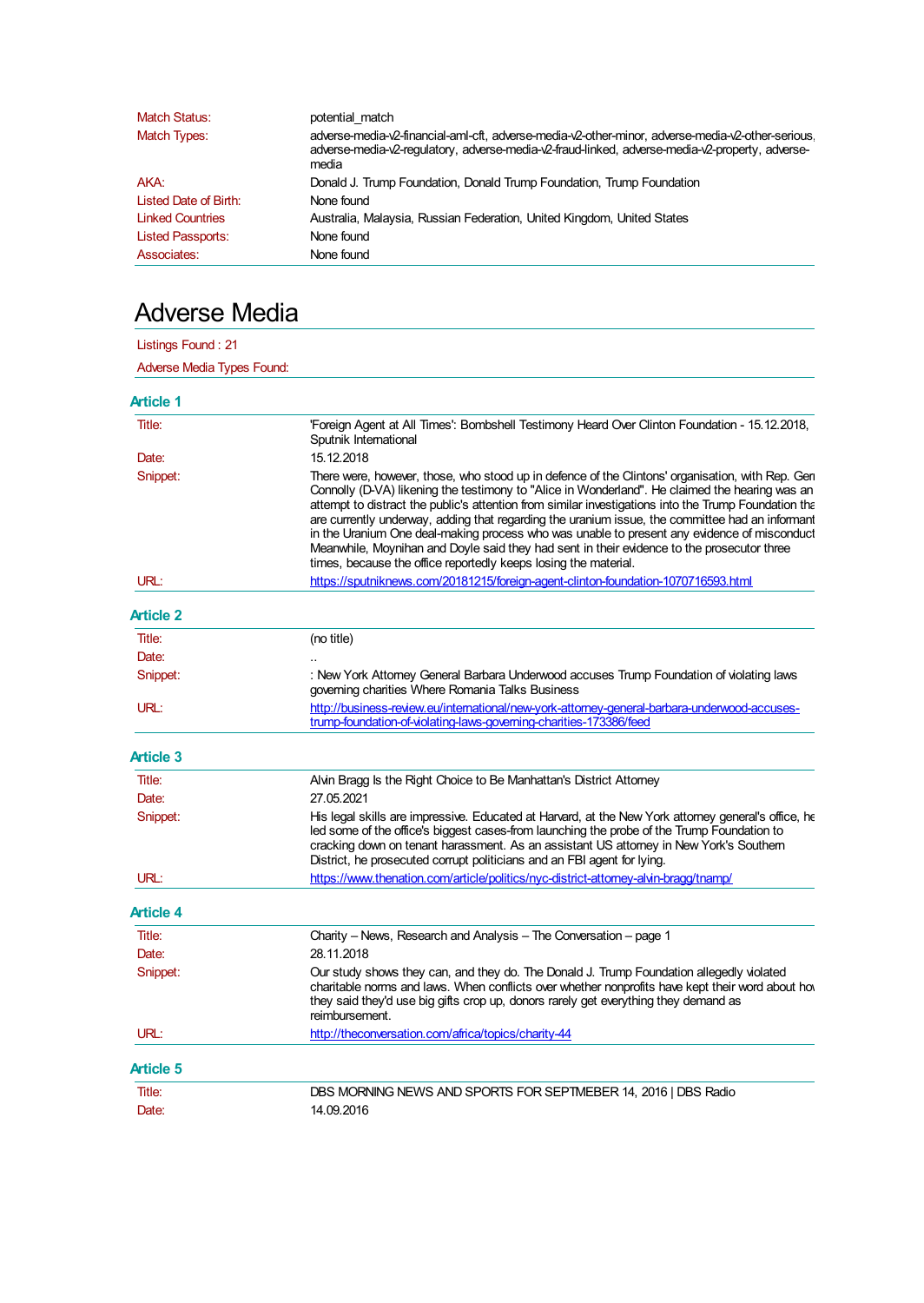| Snippet:          | : Education Minister Peter St. Jean says Government safety net programme for students will not<br>be affected; the public service union concerned over what it calls a delay in salary negotiations;<br>around 100 Haitian cholera victims demonstrate this week and the attorney general of New York<br>begins an investigation into the Donald Trump Foundation . News and sports presented by Curtis<br>Matthew with technical assistance from Hazary Williams.                                                                                                                                                                                                                                 |
|-------------------|----------------------------------------------------------------------------------------------------------------------------------------------------------------------------------------------------------------------------------------------------------------------------------------------------------------------------------------------------------------------------------------------------------------------------------------------------------------------------------------------------------------------------------------------------------------------------------------------------------------------------------------------------------------------------------------------------|
| URL:              | http://listen.dbcradio.net/dbs-morning-news-and-sports-for-septmeber-14-2016/                                                                                                                                                                                                                                                                                                                                                                                                                                                                                                                                                                                                                      |
| <b>Article 6</b>  |                                                                                                                                                                                                                                                                                                                                                                                                                                                                                                                                                                                                                                                                                                    |
| Title:            | E-Commerce Law Week, Issue 919 - Lexology                                                                                                                                                                                                                                                                                                                                                                                                                                                                                                                                                                                                                                                          |
| Date:             | 14.07.2020                                                                                                                                                                                                                                                                                                                                                                                                                                                                                                                                                                                                                                                                                         |
| Snippet:          | You have probably read about the New York Attorney General's investigation of the Trump<br>Foundation for various alleged violations of law. And you've                                                                                                                                                                                                                                                                                                                                                                                                                                                                                                                                            |
| URL:              | https://www.lexology.com/library/detail.aspx?g=8ff4a647-a850-4b23-9d7b-d932a55e3746                                                                                                                                                                                                                                                                                                                                                                                                                                                                                                                                                                                                                |
| Article 7         |                                                                                                                                                                                                                                                                                                                                                                                                                                                                                                                                                                                                                                                                                                    |
| Title:            | EDITOR'S LUNCHBOX: 'Living legend' Motsoeneng gets 'recognition award'                                                                                                                                                                                                                                                                                                                                                                                                                                                                                                                                                                                                                             |
| Date:             | 14.09.2016                                                                                                                                                                                                                                                                                                                                                                                                                                                                                                                                                                                                                                                                                         |
| Snippet:          | Official probe into Trump Foundation after "troubling transactions" come to light. New York<br>attorney general opens inquiry into Trump Foundation The long and the short of the markets                                                                                                                                                                                                                                                                                                                                                                                                                                                                                                          |
| URL:              | https://www.businesslive.co.za/amp/bd/opinion/columnists/2016-09-14-editors-lunchbox-living-<br>legend-motsoeneng-gets-recognition-award/                                                                                                                                                                                                                                                                                                                                                                                                                                                                                                                                                          |
|                   |                                                                                                                                                                                                                                                                                                                                                                                                                                                                                                                                                                                                                                                                                                    |
| Article 8         |                                                                                                                                                                                                                                                                                                                                                                                                                                                                                                                                                                                                                                                                                                    |
| Title:            | Fraud - Topic - Digital Journal                                                                                                                                                                                                                                                                                                                                                                                                                                                                                                                                                                                                                                                                    |
| Date:             |                                                                                                                                                                                                                                                                                                                                                                                                                                                                                                                                                                                                                                                                                                    |
| Snippet:          | - New York state's top law enforcement official said he has opened an investigation into the<br>Donald J Trump Foundation, citing worries the Republican presidential nominee's charity has bee<br>involved in "impropriety. By AFP                                                                                                                                                                                                                                                                                                                                                                                                                                                                |
| URL:              | http://www.digitaljournal.com/topic/Fraud                                                                                                                                                                                                                                                                                                                                                                                                                                                                                                                                                                                                                                                          |
| Article 9         |                                                                                                                                                                                                                                                                                                                                                                                                                                                                                                                                                                                                                                                                                                    |
| Title:            | Image - Digital Journal                                                                                                                                                                                                                                                                                                                                                                                                                                                                                                                                                                                                                                                                            |
| Date:             | 13.09.2016                                                                                                                                                                                                                                                                                                                                                                                                                                                                                                                                                                                                                                                                                         |
| Snippet:          | : 07 New York Attorney General Eric Schneiderman said he had opened an investigation into the<br>Donald J Trump Foundation "in my capacity as regulator of non-profits in New York state "                                                                                                                                                                                                                                                                                                                                                                                                                                                                                                         |
| URL:              | http://www.digitaljournal.com/image/313634                                                                                                                                                                                                                                                                                                                                                                                                                                                                                                                                                                                                                                                         |
| Article 10        |                                                                                                                                                                                                                                                                                                                                                                                                                                                                                                                                                                                                                                                                                                    |
| Title:            | N.R.A. Declares Bankruptcy and Seeks to Exit New York - The New York Times                                                                                                                                                                                                                                                                                                                                                                                                                                                                                                                                                                                                                         |
| Date:             | 15.01.2021                                                                                                                                                                                                                                                                                                                                                                                                                                                                                                                                                                                                                                                                                         |
| Snippet:          | played a diminished role in the 2020 election, hampered by financial woes and a host of legal<br>challenges. Typically, nonprofit groups that are chartered in New York and under investigation are<br>prohibited from relocating their assets during an inquiry; in recent years, the attorney general's<br>office prevented the Trump Foundation from closing before it had reached the conclusion of an<br>investigation into that organization. The bankruptcy filing could delay the resolution of the attorne<br>general's case while the matter is litigated in bankruptcy court.                                                                                                           |
| URL:              | https://www.nytimes.com/2021/01/15/us/politics/nra-bankruptcy.html?ref=oembed                                                                                                                                                                                                                                                                                                                                                                                                                                                                                                                                                                                                                      |
| <b>Article 11</b> |                                                                                                                                                                                                                                                                                                                                                                                                                                                                                                                                                                                                                                                                                                    |
| Title:            | N.Y. AG Schneiderman examining Eric Trump Foundation - POLITICO                                                                                                                                                                                                                                                                                                                                                                                                                                                                                                                                                                                                                                    |
| Date:             | 09.06.2017                                                                                                                                                                                                                                                                                                                                                                                                                                                                                                                                                                                                                                                                                         |
| Snippet:          | POLITICO N.Y. AG Schneiderman examining Eric Trump Foundation By JAKE LAHUT New York<br>State Attorney General Eric Schneiderman is looking into allegations of self-dealing by the Eric<br>Trump Foundation that were raised by a recent Forbes report . Schneiderman was already<br>investigating the Donald J. Trump Foundation for whether or not the president personally benefited<br>from the fundraising efforts and spending of the foundation before the inauguration. Story<br>Continued Below "I can confirm that our office is looking into issues at the Eric Trump Foundatior<br>raised by the Forbes report, " said Eric Soufer, the attorney general's director of communications |
| URL:              | https://www.politico.com/story/2017/06/09/eric-trump-foundation-new-york-attorney-general-eric-<br>schneiderman-239358                                                                                                                                                                                                                                                                                                                                                                                                                                                                                                                                                                             |
| <b>Article 12</b> |                                                                                                                                                                                                                                                                                                                                                                                                                                                                                                                                                                                                                                                                                                    |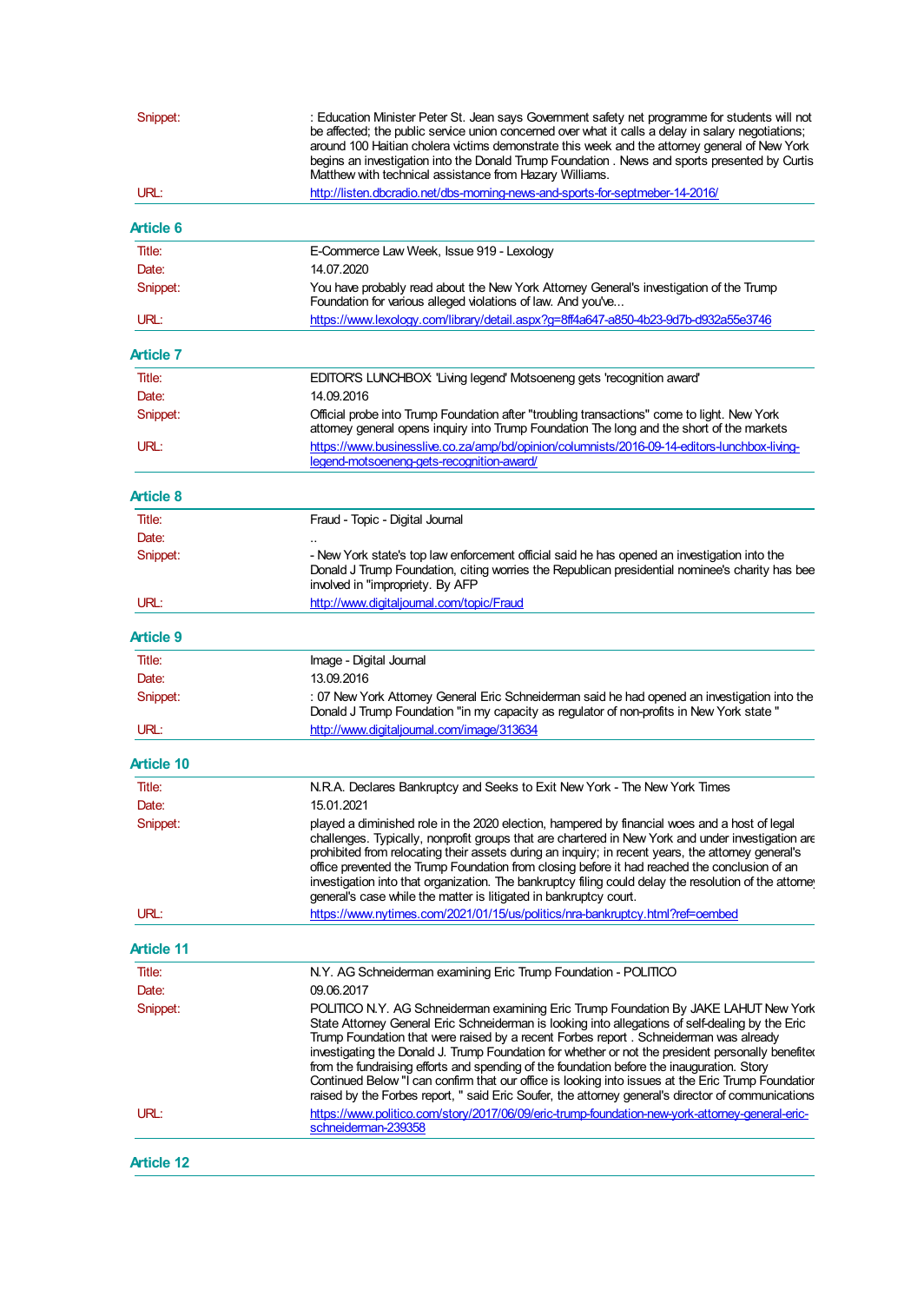| Title:            | NRA declares bankruptcy and seeks to exit New York   Deccan Herald -                                                                                                                                                                                                                                                                                                                                                                                                                                                                                                                                                                         |
|-------------------|----------------------------------------------------------------------------------------------------------------------------------------------------------------------------------------------------------------------------------------------------------------------------------------------------------------------------------------------------------------------------------------------------------------------------------------------------------------------------------------------------------------------------------------------------------------------------------------------------------------------------------------------|
| Date:             | 16.01.2021                                                                                                                                                                                                                                                                                                                                                                                                                                                                                                                                                                                                                                   |
| Snippet:          | Long the nation's most powerful gun lobby, the NRA played a diminished role in the 2020 electior<br>hampered by financial woes and a host of legal challenges. Typically, nonprofit groups that are<br>chartered in New York and under investigation are prohibited from relocating their assets during a<br>inquiry; in recent years, the attomey general's office prevented the Trump Foundation from closing<br>before it had reached the conclusion of an investigation into that organization. The bankruptcy<br>filing could delay the resolution of the attorney general's case while the matter is litigated in<br>bankruptcy court. |
| URL:              | https://www.deccanherald.com/amp/international/nra-declares-bankruptcy-and-seeks-to-exit-new-<br>vork-939592.html                                                                                                                                                                                                                                                                                                                                                                                                                                                                                                                            |
| <b>Article 13</b> |                                                                                                                                                                                                                                                                                                                                                                                                                                                                                                                                                                                                                                              |
| Title:            | NY Sues to Dissolve the NRA, Accusing Top Execs of Fraud - Courthouse News Service                                                                                                                                                                                                                                                                                                                                                                                                                                                                                                                                                           |
| Date:             | 06.08.2020                                                                                                                                                                                                                                                                                                                                                                                                                                                                                                                                                                                                                                   |
| Snippet:          | "We come to conclusions of law." She filed the case in Manhattan Supreme Court, where a<br>similar lawsuit filed by her predecessor led to a \$2 million settlement with a now-defunct Trump<br>Foundation.                                                                                                                                                                                                                                                                                                                                                                                                                                  |
| URL:              | https://www.courthousenews.com/ny-sues-to-dissolve-the-nra-accusing-top-execs-of-fraud/                                                                                                                                                                                                                                                                                                                                                                                                                                                                                                                                                      |
| <b>Article 14</b> |                                                                                                                                                                                                                                                                                                                                                                                                                                                                                                                                                                                                                                              |
| Title:            | New York legislature appoints new attorney general to replace disgraced Schneiderman   Fox<br><b>News</b>                                                                                                                                                                                                                                                                                                                                                                                                                                                                                                                                    |
| Date:             | 22.05.2018                                                                                                                                                                                                                                                                                                                                                                                                                                                                                                                                                                                                                                   |
| Snippet:          | Fox News New York legislature appoints new attorney general to replace disgraced<br>Schneiderman New York's Acting Attorney General Barbara Underwood filed a lawsuit against the<br>Donald J. Trump Foundation Thursday. (AP) The New York legislature on Tuesday appointed<br>Barbara Underwood to replace disgraced Democratic Attorney General Eric Schneiderman in the<br>wake of his sudden resignation earlier this month over allegations of abuse.                                                                                                                                                                                  |
| URL:              | https://www.foxnews.com/politics/new-york-legislature-appoints-new-attorney-general-to-replace-<br>disgraced-schneiderman                                                                                                                                                                                                                                                                                                                                                                                                                                                                                                                    |
|                   |                                                                                                                                                                                                                                                                                                                                                                                                                                                                                                                                                                                                                                              |
| <b>Article 15</b> |                                                                                                                                                                                                                                                                                                                                                                                                                                                                                                                                                                                                                                              |
| Title:            | News - The Manila Times Online                                                                                                                                                                                                                                                                                                                                                                                                                                                                                                                                                                                                               |
| Date:             | 26.12.2004                                                                                                                                                                                                                                                                                                                                                                                                                                                                                                                                                                                                                                   |
| Snippet:          | : New York state's top law enforcement official said he has opened an investigation into the<br>Donald J Trump Foundation, citing worries the Republican presidential nominee's charity has bee<br>involved in "impropriety." "My interest in this issue really is in my capacity as regulator of non-<br>profits in New York state," WASHINGTON                                                                                                                                                                                                                                                                                             |
| URL:              | https://www.manilatimes.net/news/page/2157/                                                                                                                                                                                                                                                                                                                                                                                                                                                                                                                                                                                                  |
| <b>Article 16</b> |                                                                                                                                                                                                                                                                                                                                                                                                                                                                                                                                                                                                                                              |
| Title:            | Opinion   Alvin Bragg for Manhattan D.A.: The Times Endorsement - The New York Times                                                                                                                                                                                                                                                                                                                                                                                                                                                                                                                                                         |
| Date:             | 27.05.2021                                                                                                                                                                                                                                                                                                                                                                                                                                                                                                                                                                                                                                   |
| Snippet:          | Mr. Bragg is a talented prosecutor with the endorsement of former colleagues across a wide<br>swath of the legal system. He served as first chief deputy at the state attorney general's office,<br>where he oversaw some 1,200 people and successfully sued the Trump Foundation for illegally<br>using campaign funds -                                                                                                                                                                                                                                                                                                                    |
| URL:              | https://www.nytimes.com/2021/05/27/opinion/alvin-bragg-for-manhattan-da.html                                                                                                                                                                                                                                                                                                                                                                                                                                                                                                                                                                 |
| <b>Article 17</b> |                                                                                                                                                                                                                                                                                                                                                                                                                                                                                                                                                                                                                                              |
| Title:            | Robert Gehrke: \$100 billion? Maybe it's time for tax-exempt religions, like the LDS Church, to be<br>more transparent. - The Salt Lake Tribune                                                                                                                                                                                                                                                                                                                                                                                                                                                                                              |
| Date:             | 18.12.2019                                                                                                                                                                                                                                                                                                                                                                                                                                                                                                                                                                                                                                   |
| Snippet:          | It eventually shut down. Washington Post reporter David Farenthold won the Pulitzer Prize for his<br>investigation into the widespread ethical and legal violations at the Donald J. Trump Foundation,<br>which prompted legal action and led to the foundation being shut down and forced to pay \$2<br>million in penalties. Couldn't the local pastor who uses a church to hide millions of dollars while<br>stockpiling cars or the sprawling megachurch with private jets use a little more public oversight<br>into the good they supposedly are doing?                                                                                |
| URL:              | https://www.sltrib.com/religion/2019/12/18/robert-gehrke-billion/                                                                                                                                                                                                                                                                                                                                                                                                                                                                                                                                                                            |
| <b>Article 18</b> |                                                                                                                                                                                                                                                                                                                                                                                                                                                                                                                                                                                                                                              |
| Title:            | TC Line calls for Saturday, Oct. 31, 2020                                                                                                                                                                                                                                                                                                                                                                                                                                                                                                                                                                                                    |
|                   |                                                                                                                                                                                                                                                                                                                                                                                                                                                                                                                                                                                                                                              |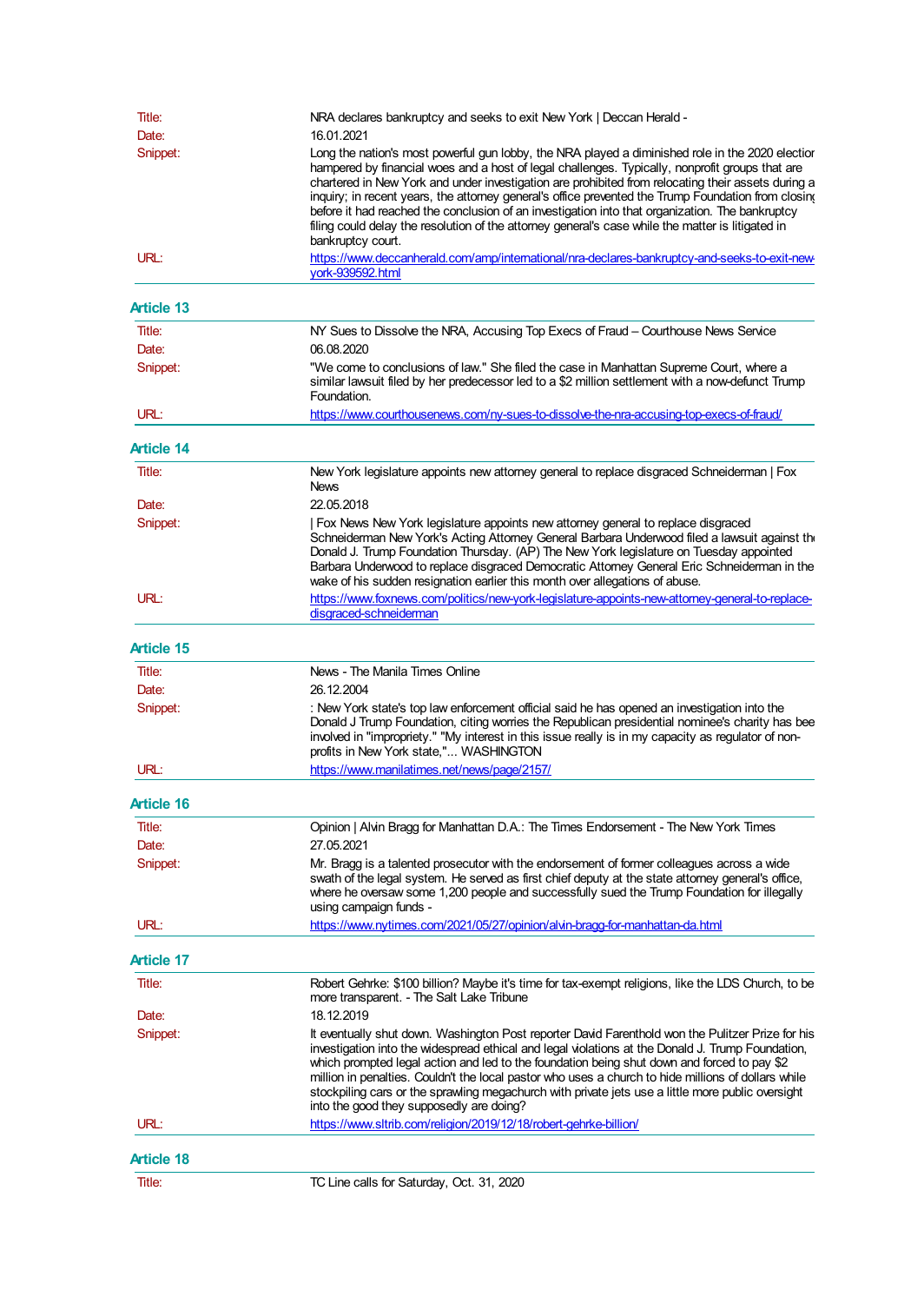| Date:             | 31.10.2020                                                                                                                                                                                                                                                                                                                                                                                                                                                                       |
|-------------------|----------------------------------------------------------------------------------------------------------------------------------------------------------------------------------------------------------------------------------------------------------------------------------------------------------------------------------------------------------------------------------------------------------------------------------------------------------------------------------|
| Snippet:          | He has never been convicted of any wrongdoing despite thorough federal investigations. In<br>contrast, the New York attomey general filed a civil suit against the Trump Foundation and his<br>family alleging a shocking pattern of illegality. Older people will remember "The Invaders" TV show<br>from the 1960s.                                                                                                                                                            |
| URL:              | https://www.timescall.com/2020/10/30/tc-line-calls-for-saturday-oct-31-2020/?share=email                                                                                                                                                                                                                                                                                                                                                                                         |
| <b>Article 19</b> |                                                                                                                                                                                                                                                                                                                                                                                                                                                                                  |
| Title:            | The Evening Sun   Chenango County, NY's Hometown Newspaper                                                                                                                                                                                                                                                                                                                                                                                                                       |
| Date:             |                                                                                                                                                                                                                                                                                                                                                                                                                                                                                  |
| Snippet:          | - The Donald J. Trump Foundation has been dissolved as it was being run as a criminal slush<br>fund. NY AG Barbara Underwood said "Under the terms, the Trump Foundation can only distribut<br>its remaining charitable assets to reputable organizations approved by my office."                                                                                                                                                                                                |
| URL:              | https://www.evesun.com/30seconds                                                                                                                                                                                                                                                                                                                                                                                                                                                 |
| <b>Article 20</b> |                                                                                                                                                                                                                                                                                                                                                                                                                                                                                  |
| Title:            | US Trump charity faces NY probe: report - 9News                                                                                                                                                                                                                                                                                                                                                                                                                                  |
| Date:             | 13.09.2016                                                                                                                                                                                                                                                                                                                                                                                                                                                                       |
| Snippet:          | New York Attorney General Eric Schneiderman says he has opened an investigation into the<br>Donald J. Trump Foundation to make sure the Republican presidential candidate's charity is<br>complying with laws governing charities in New York, Politico reports. "We have been looking into<br>the Trump Foundation to make sure it's complying with the laws governing charities in New York,<br>Politico quoted Schneiderman, a Democrat, as telling CNN.                      |
| URL:              | https://www.9news.com.au/world/us-trump-charity-faces-ny-probe-report/69a47b9c-409c-4a92-<br>8020-ba49be25d017                                                                                                                                                                                                                                                                                                                                                                   |
| <b>Article 21</b> |                                                                                                                                                                                                                                                                                                                                                                                                                                                                                  |
| Title:            | Why Lawsuit Against Trump Foundation May Be 'Horrible' for the Clintons - Sputnik International                                                                                                                                                                                                                                                                                                                                                                                  |
| Date:             | 02.11.2013                                                                                                                                                                                                                                                                                                                                                                                                                                                                       |
| Snippet:          | The analyst also shared his views on how the situation is unfolding with the Horowitz report into<br>the FBI's handling of the Clinton email case. On June 14 New York state Attorney General<br>Barbara Underwood filed a suit against the Donald J. Trump Foundation citing alleged "extensive<br>and persistent violations of state and federal law." Wall Street analyst and investigative journalist<br>Charles Ortel sheds light on the case in an interview with Sputnik. |
| URL:              | https://sputniknews.com/analysis/201806201065585622-trump-clinton-foundation/                                                                                                                                                                                                                                                                                                                                                                                                    |
|                   |                                                                                                                                                                                                                                                                                                                                                                                                                                                                                  |

# Match 5

## Match Details

| Match Status:            | potential match                              |
|--------------------------|----------------------------------------------|
| Match Types:             | adverse-media, adverse-media-v2-fraud-linked |
| AKA:                     | Donald Trump Organization                    |
| Listed Date of Birth:    | None found                                   |
| <b>Linked Countries</b>  | Germany                                      |
| <b>Listed Passports:</b> | None found                                   |
| Associates:              | None found                                   |

## Adverse Media

| Listings Found: 1          |                                                                                                                                                                       |
|----------------------------|-----------------------------------------------------------------------------------------------------------------------------------------------------------------------|
| Adverse Media Types Found: |                                                                                                                                                                       |
| Article 1                  |                                                                                                                                                                       |
| Title:                     | Donald Trump Organization und Finanzchef wegen Steuerbetrugs angeklagt   Politik                                                                                      |
| Date:                      | 01.07.2021                                                                                                                                                            |
| Snippet:                   | Donald Trump Organization und Finanzchef wegen Steuerbetrugs angeklagt Die New Yorker<br>Justiz geht gegen das Immobilien-Imperium von Ex-Präsident Donald Trump vor. |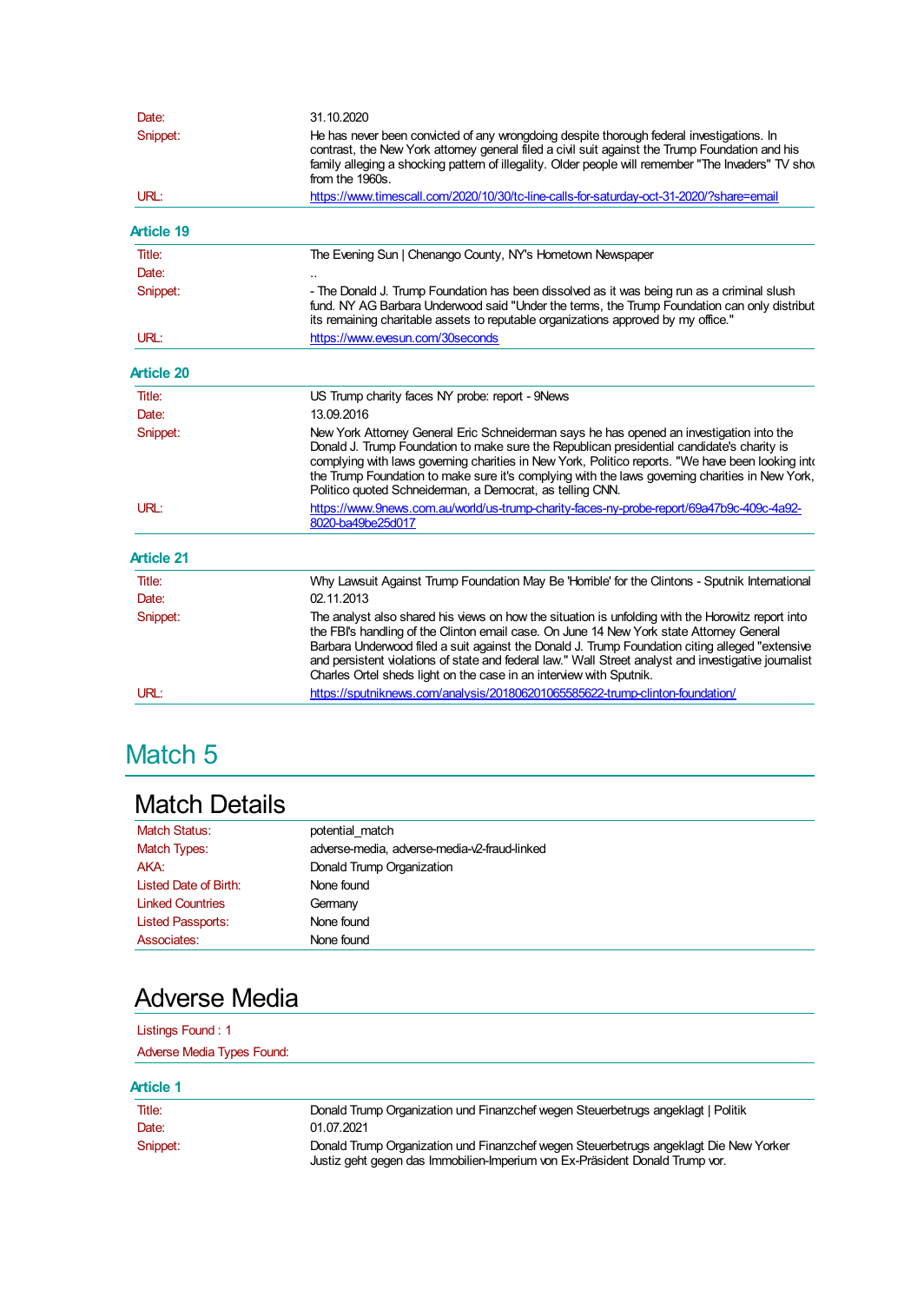# Match 6

### Match Details

| <b>Match Status:</b>     | potential match             |
|--------------------------|-----------------------------|
| Match Types:             | adverse-media               |
| AKA:                     | Donald Trump Fashion Agency |
| Listed Date of Birth:    | None found                  |
| <b>Linked Countries</b>  | Jamaica                     |
| <b>Listed Passports:</b> | None found                  |
| Associates:              | None found                  |

#### Adverse Media

#### Listings Found : 1

Adverse Media Types Found:

#### **Article 1**

| Title:   | Comments on: Court Dismisses Jamaican Model's Lawsuit against Donald Trump Fashion<br>Agency                   |
|----------|----------------------------------------------------------------------------------------------------------------|
| Date:    |                                                                                                                |
| Snippet: | : Court Dismisses Jamaican Model's Lawsuit against Donald Trump Fashion Agency Out of Man<br>One People Online |
| URL:     | http://jamaicans.com/jamaican-models-lawsuit-against-donald-trump-fashion-agency/feed/                         |

# Match<sub>7</sub>

# Match Details

| <b>Match Status:</b>     | potential match                                                             |
|--------------------------|-----------------------------------------------------------------------------|
| Match Types:             | adverse-media, adverse-media-v2-other-minor, adverse-media-v2-other-serious |
| AKA:                     | Donald Trump, Sr.                                                           |
| Listed Date of Birth:    | None found                                                                  |
| <b>Linked Countries</b>  | Canada, France, India, Malaysia, United States                              |
| <b>Listed Passports:</b> | None found                                                                  |
| Associates:              | None found                                                                  |

### Adverse Media

| Listings Found: 10         |  |
|----------------------------|--|
| Adverse Media Types Found: |  |
|                            |  |

#### **Article 1**

| Date:<br>12.07.2017 |                                                                                                                                                                                 |
|---------------------|---------------------------------------------------------------------------------------------------------------------------------------------------------------------------------|
|                     |                                                                                                                                                                                 |
| Snippet:            | But late night comics are among those believing he could face prosecution. Meanwhile, Donald<br>Trump Sr is being sued for blocking people on Twitter. What a time to be alive! |
| URL:                | https://www.france24.com/en/20171207-media-watch-has-trump-jr-crossed-legal-line                                                                                                |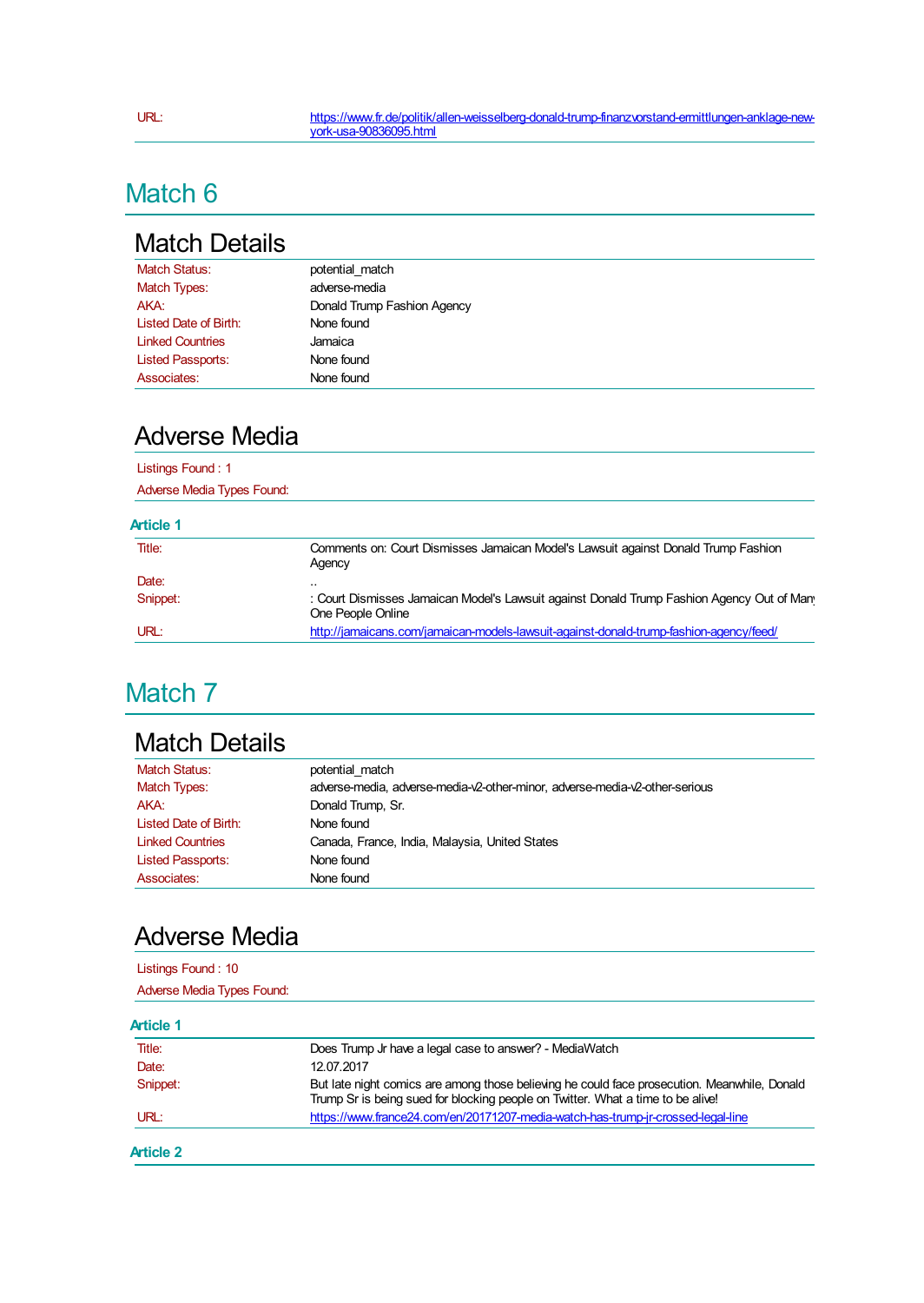| Title:            | Donald Trump Jr.'s meeting with Russian lawyer 'not illegal,' president's attorney says - ABC<br>News                                                                                                                                                                                                                                                                                                                                                                                                                                                                                                                                                                                                                                                |
|-------------------|------------------------------------------------------------------------------------------------------------------------------------------------------------------------------------------------------------------------------------------------------------------------------------------------------------------------------------------------------------------------------------------------------------------------------------------------------------------------------------------------------------------------------------------------------------------------------------------------------------------------------------------------------------------------------------------------------------------------------------------------------|
| Date:<br>Snippet: | 12.07.2017<br>- Donald Trump Jr.'s meeting with Russian lawyer 'not illegal,' president's attorney says By 0                                                                                                                                                                                                                                                                                                                                                                                                                                                                                                                                                                                                                                         |
|                   | Shares 0 Shares Jay Sekulow, an attorney for President Donald Trump, said a controversial<br>meeting that took place last year between Donald Trump Jr., other campaign associates and a<br>Russian lawyer was "not illegal" and denied that Donald Trump Sr. had any involvement in or prio<br>knowledge of it. Interested in Donald Trump Jr.?                                                                                                                                                                                                                                                                                                                                                                                                     |
| URL:              | https://abcnews.go.com/Politics/donald-trump-jrs-meeting-russian-lawyer-illegal-presidents/story'<br>id=48584085                                                                                                                                                                                                                                                                                                                                                                                                                                                                                                                                                                                                                                     |
| <b>Article 3</b>  |                                                                                                                                                                                                                                                                                                                                                                                                                                                                                                                                                                                                                                                                                                                                                      |
| Title:            | Indian-origin hotelier, Trump's former partner, held for theft at airport                                                                                                                                                                                                                                                                                                                                                                                                                                                                                                                                                                                                                                                                            |
| Date:             | 04.09.2019                                                                                                                                                                                                                                                                                                                                                                                                                                                                                                                                                                                                                                                                                                                                           |
| Snippet:          | Indian-origin hotelier, Trump's former partner, held for theft at airport .Says he stole luggage bags<br>for 'thrill and excitement'WASHINGTON Dinesh Chawla, a prominent Indian-origin hotelier in the<br>US, who previously partnered with President Donald Trump's family on four hotels, has been<br>arrested on charges of stealing bags from the Memphis airport for the "thrill and excitement,"<br>according to media reports. According to police records, airport security footage recorded Chawla<br>the CEO of Chawla Hotels, on August 18 removing another passenger's suitcase from a baggage<br>claim carousel at the Memphis International Airport in the US state of Tennessee and putting it ir<br>his car before taking a flight. |
| URL:              | https://mumbaimirror.indiatimes.com/news/world/indian-origin-hotelier-trumps-former-partner-held-<br>for-theft-at-airport/articleshow/70863035.cms?                                                                                                                                                                                                                                                                                                                                                                                                                                                                                                                                                                                                  |
|                   | utm campaign=Related Stories&utm medium=Organic                                                                                                                                                                                                                                                                                                                                                                                                                                                                                                                                                                                                                                                                                                      |
| <b>Article 4</b>  |                                                                                                                                                                                                                                                                                                                                                                                                                                                                                                                                                                                                                                                                                                                                                      |
| Title:            | Mark Alexander: The Coup, Phase Two: Obstructing the MAGA Agenda — The Patriot Post                                                                                                                                                                                                                                                                                                                                                                                                                                                                                                                                                                                                                                                                  |
| Date:<br>Snippet: | 09.02.2021<br>- the assertion that Trump is impeachable for obstruction. This will be a heavy lift, since Mueller<br>has now concluded that there was no crime.                                                                                                                                                                                                                                                                                                                                                                                                                                                                                                                                                                                      |
| URL:              | https://patriotpost.us/alexander/62037-the-coup-phase-two-taking-trump-down                                                                                                                                                                                                                                                                                                                                                                                                                                                                                                                                                                                                                                                                          |
| <b>Article 5</b>  |                                                                                                                                                                                                                                                                                                                                                                                                                                                                                                                                                                                                                                                                                                                                                      |
| Title:            | News Fox%e2%80%99S Guilfoyle And Trump Jr Go Public With Their Romance                                                                                                                                                                                                                                                                                                                                                                                                                                                                                                                                                                                                                                                                               |
| Date:             | 26.06.2018                                                                                                                                                                                                                                                                                                                                                                                                                                                                                                                                                                                                                                                                                                                                           |
| Snippet:          | Fox News contributor Tamara Holder reportedly received a \$2.5 million settlement after she<br>alleged she was sexually assaulted by the vice president of Fox News Latino. Predictably,<br>Guilfoyle never let the multiple allegations of sexual abuse against Donald Trump Sr. get in the<br>way of slobbering over him on the air. Nor does she seem to mind that Junior once tweeted a<br>"joke" about women prisoners and pedophile Jerry Sandusky.                                                                                                                                                                                                                                                                                            |
| URL:              | http://agendasemasa.com/news/Fox%E2%80%99s-Guilfoyle-And-Trump-Jr.-Go-Public-With-Thei<br>Romance/                                                                                                                                                                                                                                                                                                                                                                                                                                                                                                                                                                                                                                                   |
|                   |                                                                                                                                                                                                                                                                                                                                                                                                                                                                                                                                                                                                                                                                                                                                                      |
| <b>Article 6</b>  |                                                                                                                                                                                                                                                                                                                                                                                                                                                                                                                                                                                                                                                                                                                                                      |
| Title:            | Op-ed: Swamp creatures   Peninsula Clarion                                                                                                                                                                                                                                                                                                                                                                                                                                                                                                                                                                                                                                                                                                           |
| Date:<br>Snippet: | 10.06.2017<br>It was a small deal, minuscule actually, since that might change at any point as<br>counterintelligence sleuths uncover new leads. It clearly is insignificant when considering Comey<br>'s charge that Trump was exerting specific pressure on the FBI to ditch the whole thing, to "lift the<br>cloud " on his presidency. In Jim Comey 's telling, Trump hinted that Comey 's continued                                                                                                                                                                                                                                                                                                                                             |
| URL:              | employment depended on his total fealty.<br>https://www.peninsulaclarion.com/opinion/op-ed-swamp-creatures/                                                                                                                                                                                                                                                                                                                                                                                                                                                                                                                                                                                                                                          |
| <b>Article 7</b>  |                                                                                                                                                                                                                                                                                                                                                                                                                                                                                                                                                                                                                                                                                                                                                      |
| Title:            | The Coup, Phase Two: Obstructing the MAGA Agenda - The Patriot Post                                                                                                                                                                                                                                                                                                                                                                                                                                                                                                                                                                                                                                                                                  |
| Date:             | 27.03.2019                                                                                                                                                                                                                                                                                                                                                                                                                                                                                                                                                                                                                                                                                                                                           |
| Snippet:          | - the part regarding the FBI's abuse of FISA warrants to spy on the Trump campaign, as well as<br>the Clinton campaign's collusion with those FBI officials. The first part of the Horowitz investigation<br>concluded that Comey and assorted deep-state operatives provided cover for Clinton, using their<br>offices to undermine Trump's campaign.                                                                                                                                                                                                                                                                                                                                                                                               |
| URL:              | https://patriotpost.us/alexander/62037-the-coup-phase-two-obstructing-the-maga-agenda-2019-03<br>27/print                                                                                                                                                                                                                                                                                                                                                                                                                                                                                                                                                                                                                                            |